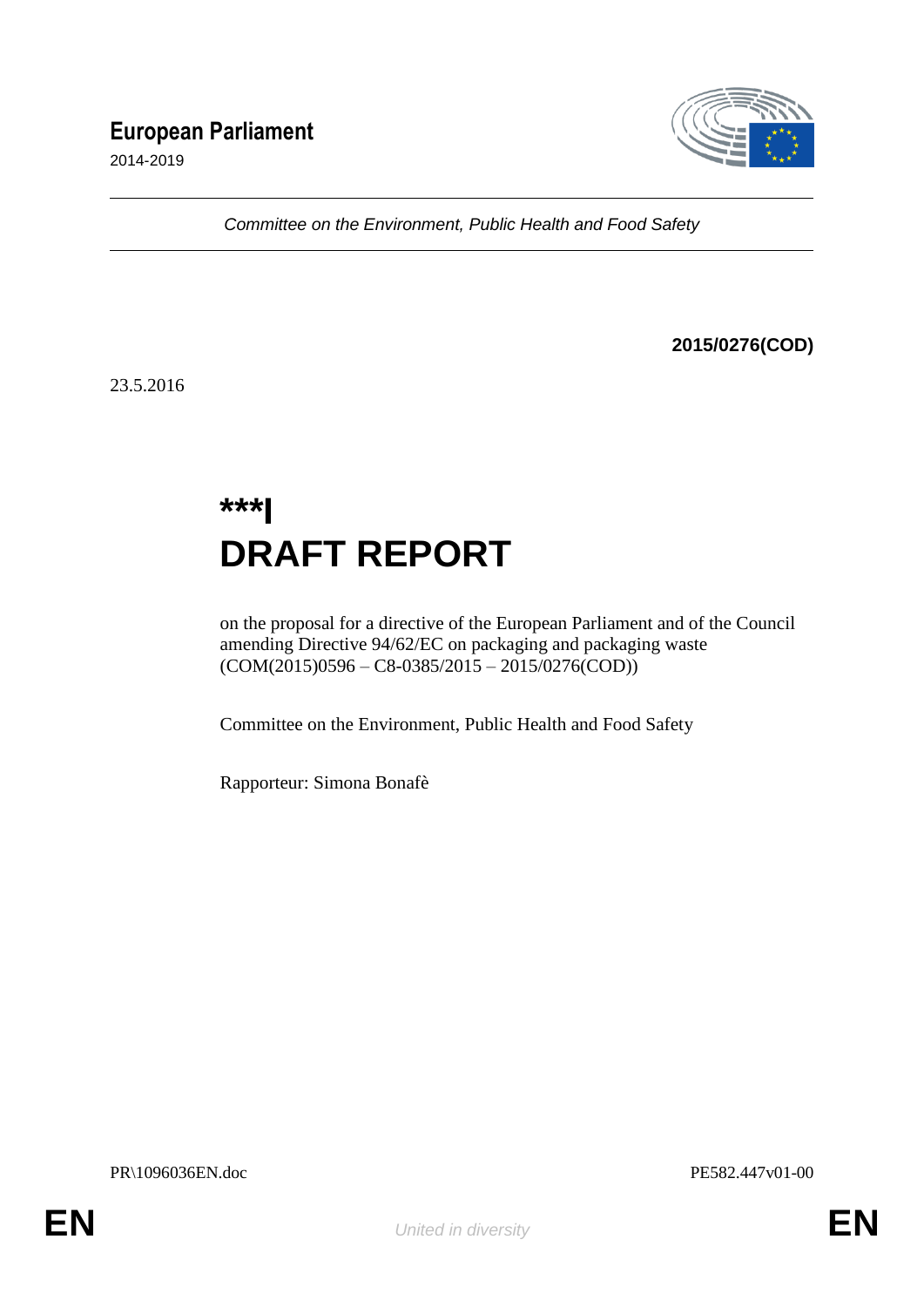# *Symbols for procedures*

- Consultation procedure
- \*\*\* Consent procedure
- \*\*\*I Ordinary legislative procedure (first reading)
- \*\*\*II Ordinary legislative procedure (second reading)
- Ordinary legislative procedure (third reading)

(The type of procedure depends on the legal basis proposed by the draft act.)

### *Amendments to a draft act*

#### **Amendments by Parliament set out in two columns**

Deletions are indicated in *bold italics* in the left-hand column. Replacements are indicated in *bold italics* in both columns. New text is indicated in *bold italics* in the right-hand column.

The first and second lines of the header of each amendment identify the relevant part of the draft act under consideration. If an amendment pertains to an existing act that the draft act is seeking to amend, the amendment heading includes a third line identifying the existing act and a fourth line identifying the provision in that act that Parliament wishes to amend.

#### **Amendments by Parliament in the form of a consolidated text**

New text is highlighted in *bold italics*. Deletions are indicated using either the ▌symbol or strikeout. Replacements are indicated by highlighting the new text in *bold italics* and by deleting or striking out the text that has been replaced.

By way of exception, purely technical changes made by the drafting departments in preparing the final text are not highlighted.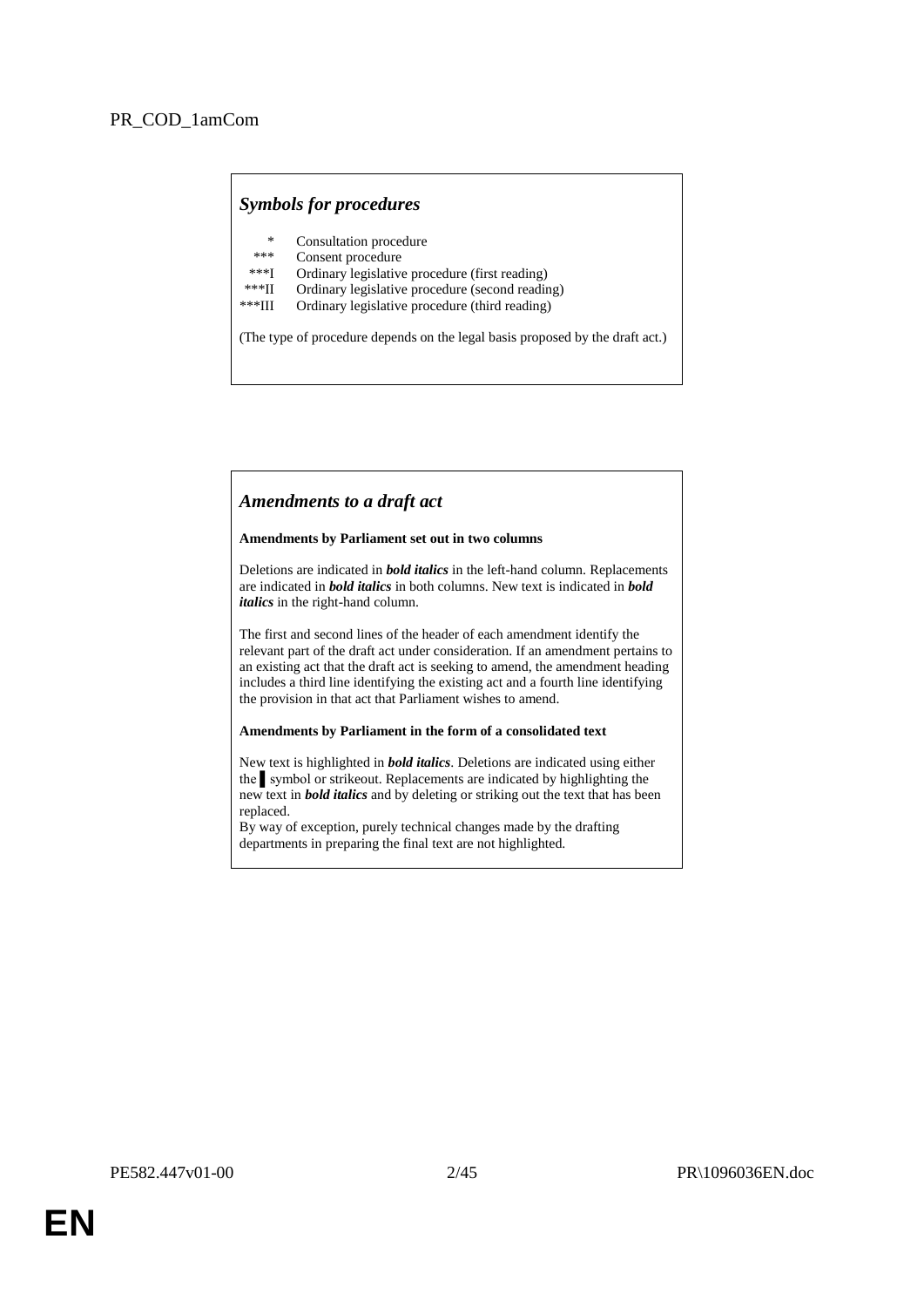# **CONTENTS**

# **Page** DRAFT EUROPEAN PARLIAMENT LEGISLATIVE RESOLUTION................................. 5 EXPLANATORY STATEMENT............................................................................................ 44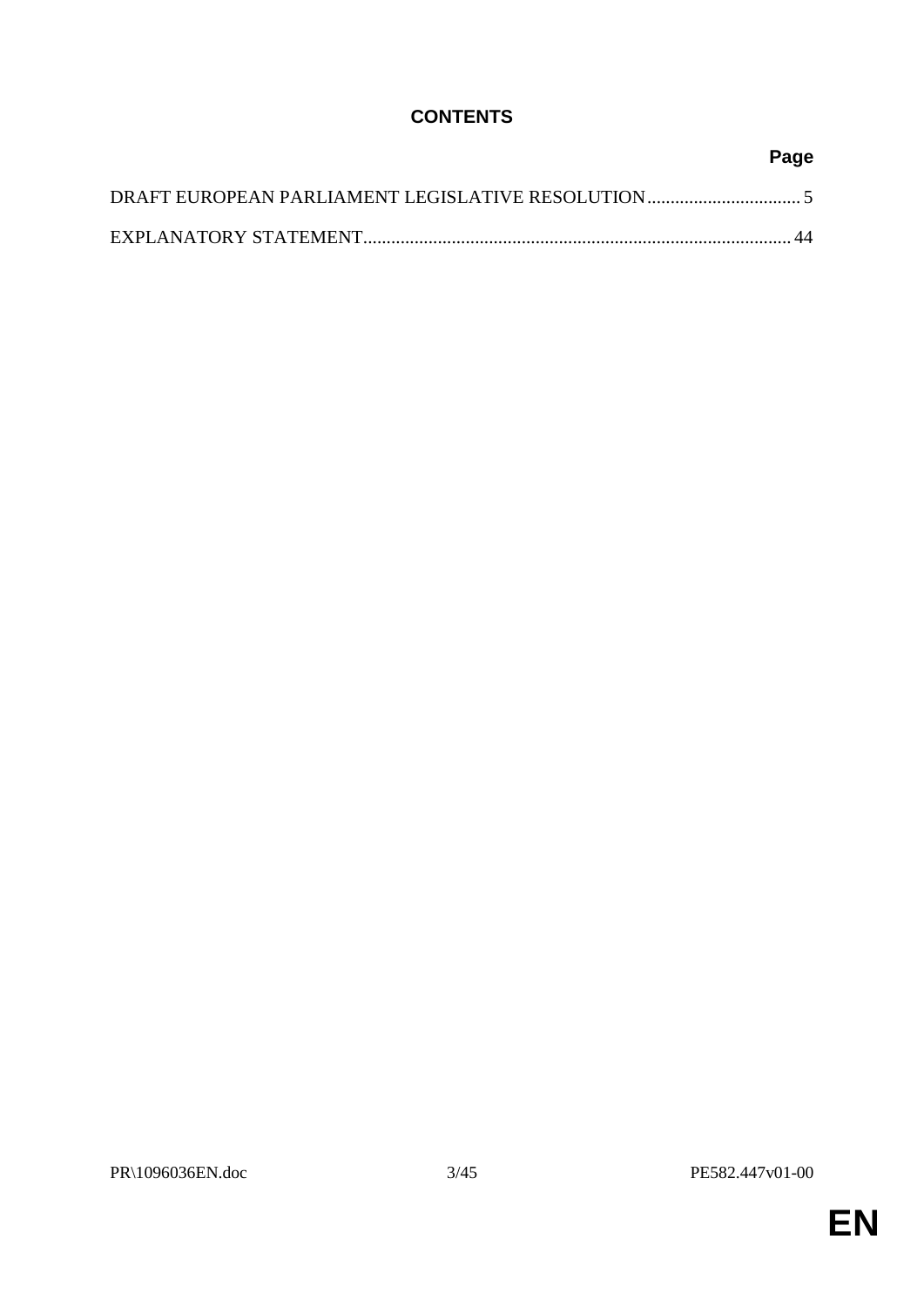PE582.447v01 -00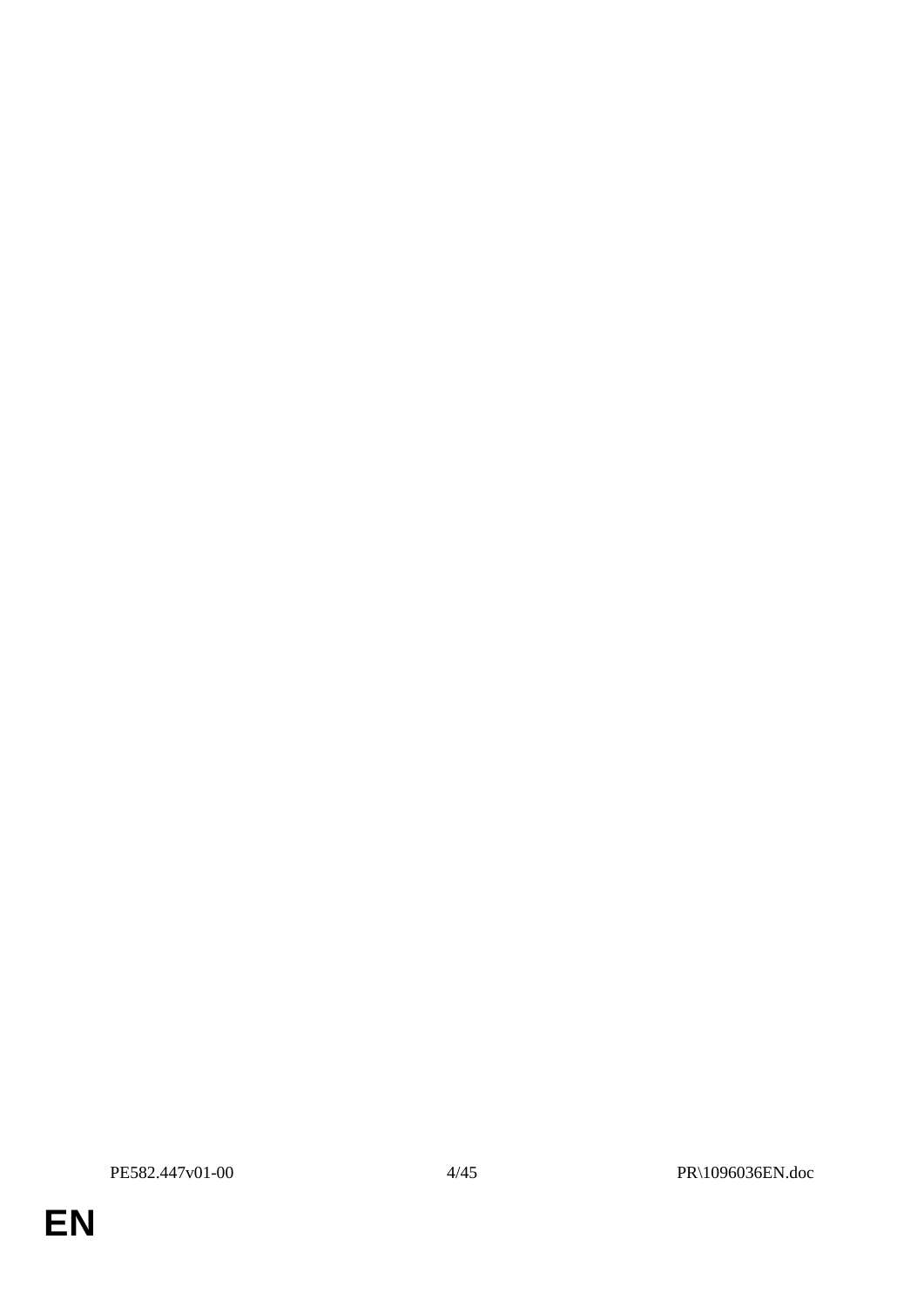# **DRAFT EUROPEAN PARLIAMENT LEGISLATIVE RESOLUTION**

# **on the proposal for a directive of the European Parliament and of the Council amending Directive 94/62/EC on packaging and packaging waste (COM(2015)0596 – C8-0385/2015 – 2015/0276(COD))**

# **(Ordinary legislative procedure: first reading)**

# *The European Parliament*,

- having regard to the Commission proposal to Parliament and the Council (COM(2015)0596),
- having regard to Article 294(2) and Article 114 of the Treaty on the Functioning of the European Union, pursuant to which the Commission submitted the proposal to Parliament (C8-0385/2015),
- having regard to Article 294(3) of the Treaty on the Functioning of the European Union,
- having regard to the reasoned opinion submitted, within the framework of Protocol No 2 on the application of the principles of subsidiarity and proportionality, by the French Senate, asserting that the draft legislative act does not comply with the principle of subsidiarity,
- having regard to the opinion of the European Economic and Social Committee of 27 April  $2016<sup>1</sup>$ ,
- having regard to Rule 59 of its Rules of Procedure,
- having regard to the report of the Committee on the Environment, Public Health and Food Safety and the opinion of the Committee on Industry, Research and Energy (A8- 0000/2016),
- 1. Adopts its position at first reading hereinafter set out;
- 2. Calls on the Commission to refer the matter to Parliament again if it intends to amend its proposal substantially or replace it with another text;
- 3. Instructs its President to forward its position to the Council, the Commission and the national parliaments.

 $\overline{a}$ 

<sup>&</sup>lt;sup>1</sup> Not yet published in the Official Journal.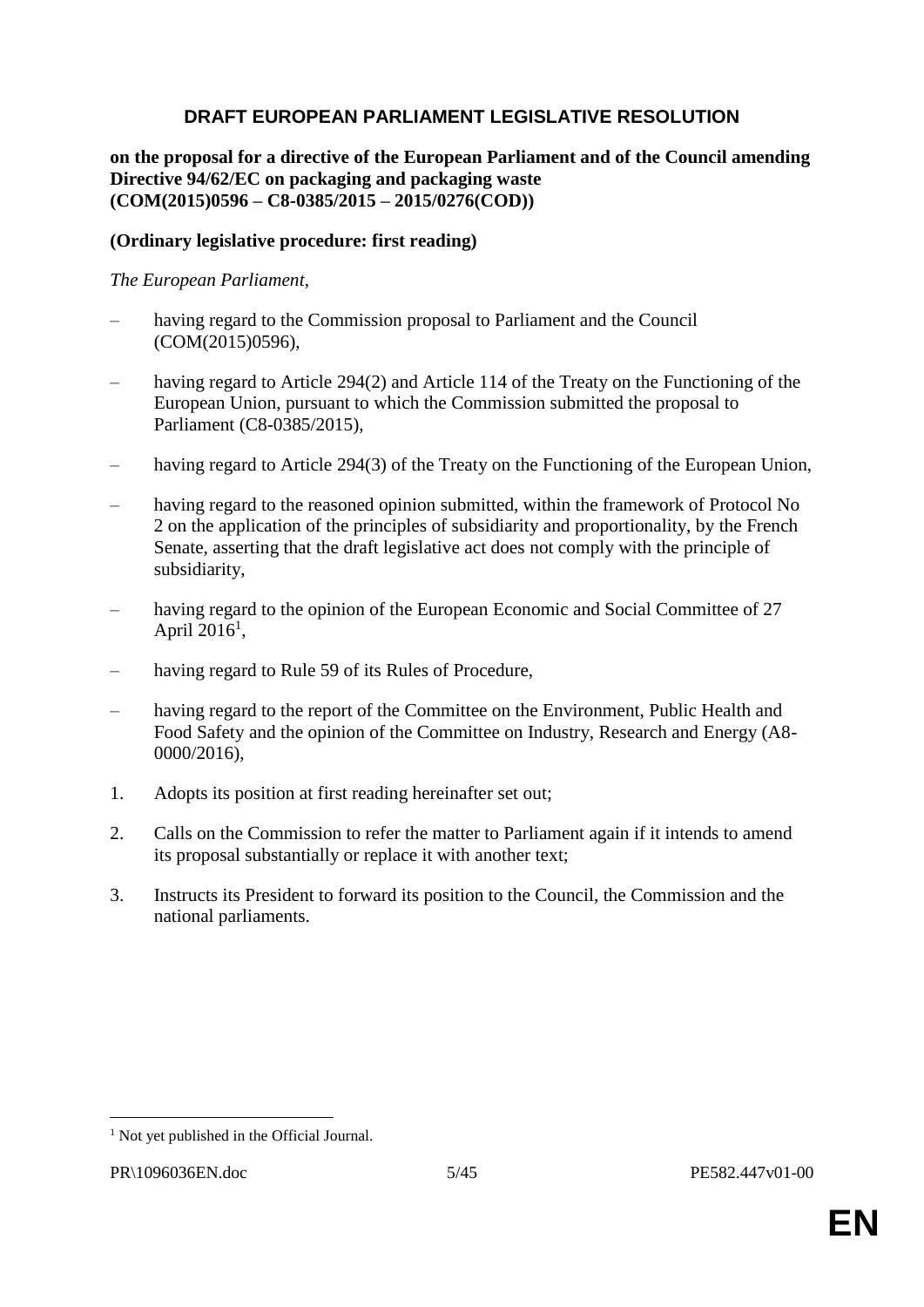# **Proposal for a directive Recital 1**

# *Text proposed by the Commission Amendment*

(1) Waste management in the Union should be improved, with a view to protecting, preserving and improving the quality of the environment, protecting human health, ensuring prudent and rational utilisation of natural resources *and* promoting a more circular economy.

(1) Waste management in the Union should be improved, with a view to protecting, preserving and improving the quality of the environment, protecting human health, ensuring prudent and rational utilisation of natural resources*,* promoting a more circular economy*, increasing energy efficiency and reducing the Union´s resource dependence*.

Or. xm

# *Justification*

*The aims of better waste management at European level should include not only protecting the environment and human health and improving the use of resources but also increasing energy efficiency and reducing the Union's resource dependence, thus tackling problems associated with the supply of resources.*

# **Amendment 2**

**Proposal for a directive Recital 2**

# *Text proposed by the Commission Amendment*

(2) The targets laid down in Directive 94/62/EC of the European Parliament and of the Council<sup>13</sup> for the recovery and recycling of packaging and packaging waste should be amended by increasing the preparing for re-use and recycling of packaging waste in order to better reflect the Union's ambition to move towards a circular economy.

(2) The targets laid down in Directive 94/62/EC of the European Parliament and of the Council<sup>13</sup> for the recovery and recycling of packaging and packaging waste should be *ambitious and should therefore be* amended by increasing the preparing for re-use and recycling of packaging waste in order to better reflect the Union's ambition to move towards a circular economy. *Separate quantitative targets for re-use are needed to ensure access to re-usable products and create job opportunities.*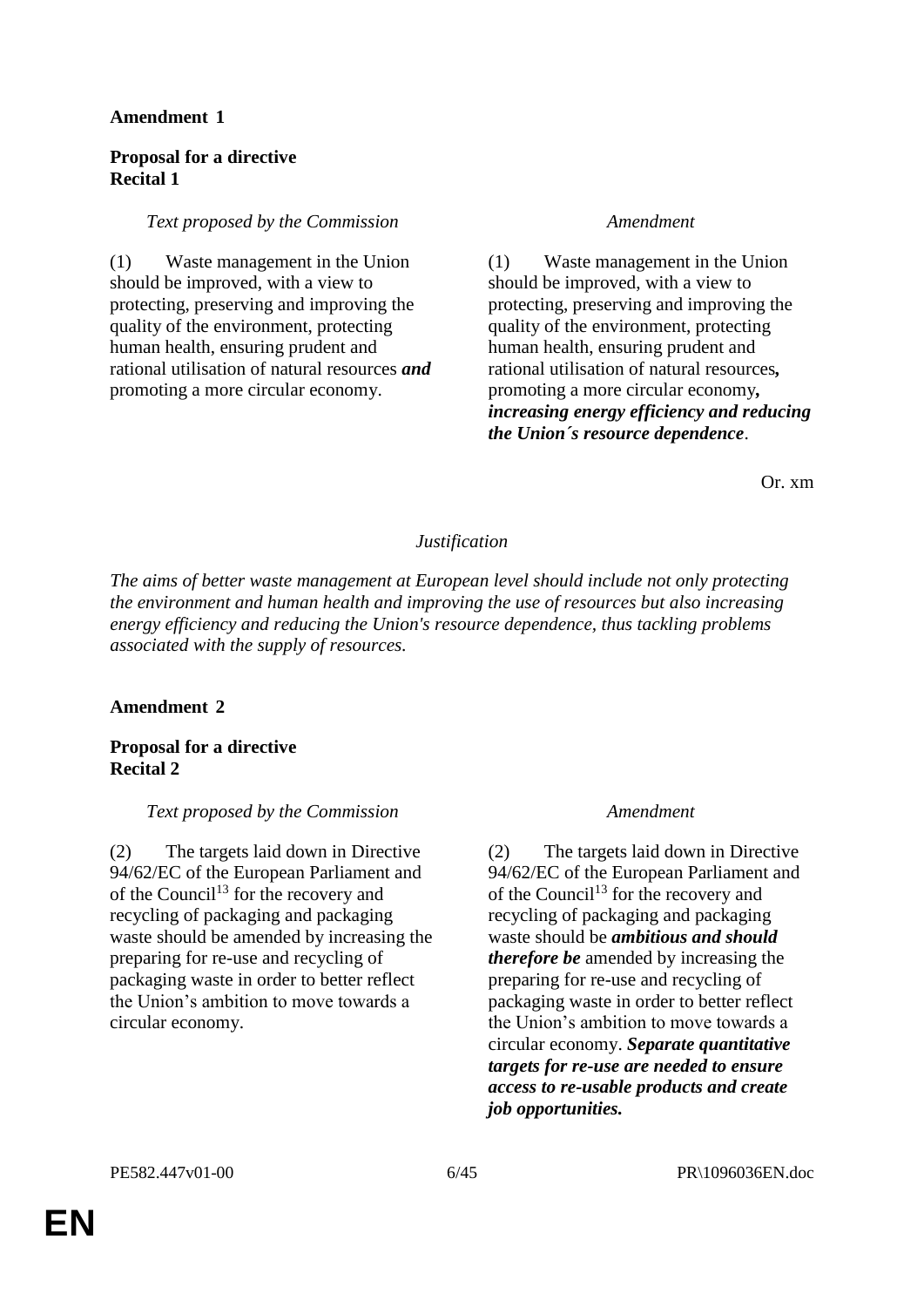<sup>13</sup> Directive 94/62/EC of European Parliament and Council of 20 December 1994 on packaging and packaging waste (OJ L 365, 31.12.1994, p. 10).

<sup>13</sup> Directive 94/62/EC of European Parliament and Council of 20 December 1994 on packaging and packaging waste (OJ L 365, 31.12.1994, p. 10).

Or. xm

# *Justification*

\_\_\_\_\_\_\_\_\_\_\_\_\_\_\_\_\_\_ \_\_\_\_\_\_\_\_\_\_\_\_\_\_\_\_\_\_

*Packaging waste targets should be more ambitious, in order to increase preparation for reuse and recycling of such waste. Separate quantitative targets are needed for re-use, in order to ensure full access to re-usable products and create new job opportunities.*

# **Amendment 3**

# **Proposal for a directive Recital 3**

# *Text proposed by the Commission Amendment*

(3) Furthermore, in order to ensure greater coherence in waste legislation, the definitions in Directive 94/62/EC should be aligned to those of Directive 2008/98/EC of the European Parliament and of the Council<sup>14</sup> applicable to waste in general.

(3) Furthermore, in order to ensure greater coherence in waste legislation, *without prejudice to packaging specificity,* the definitions in Directive 94/62/EC should be aligned*, where relevant,* to those of Directive 2008/98/EC of the European Parliament and of the Council<sup>14</sup> applicable to waste in general.

Or. xm

# *Justification*

\_\_\_\_\_\_\_\_\_\_\_\_\_\_\_\_\_\_ \_\_\_\_\_\_\_\_\_\_\_\_\_\_\_\_\_\_

*Without prejudice to the specificity of packaging materials, it is important to ensure consistency among the various European rules on waste and to ensure that the definitions in this Directive are aligned with those laid down by the general Directive on waste.*

<sup>&</sup>lt;sup>14</sup> Directive 2008/98/EC of the European Parliament and of the Council of 19 November 2008 on waste and repealing certain Directives (OJ L 312, 22.11.2008, p. 3).

<sup>&</sup>lt;sup>14</sup> Directive 2008/98/EC of the European Parliament and of the Council of 19 November 2008 on waste and repealing certain Directives (OJ L 312, 22.11.2008, p. 3).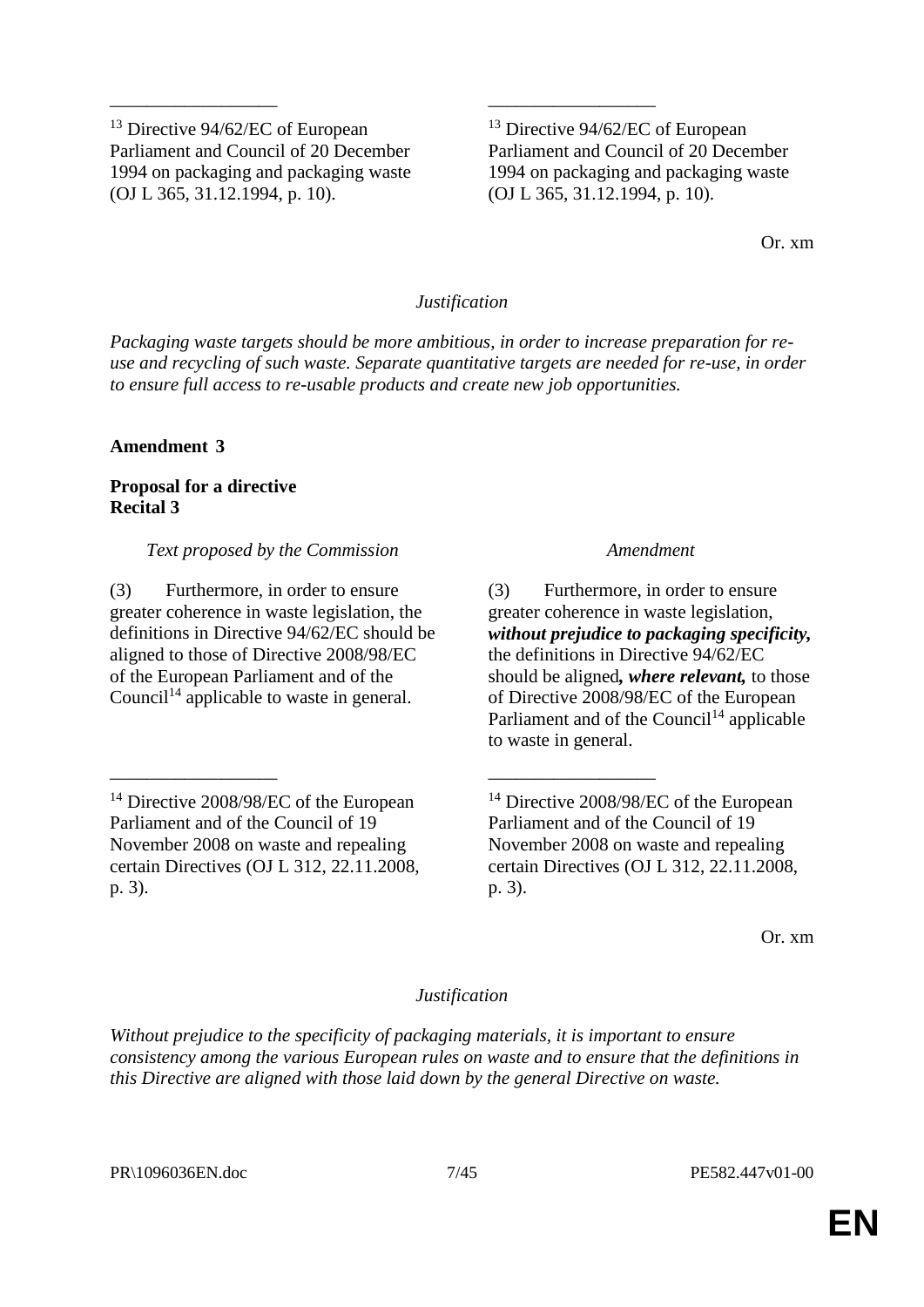# **Proposal for a directive Recital 4**

# *Text proposed by the Commission Amendment*

(4) Clear environmental, economic and social benefits would be derived from further increasing the targets laid down in Directive 94/62/EC for preparation for reuse and recycling of packaging waste.

(4) Clear environmental, economic and social benefits would be derived from further increasing the targets laid down in Directive 94/62/EC for preparation for reuse and recycling of packaging waste. *For these reasons the targets for preparation for re-use and recycling of packaging waste should be increased to at least 70% by 2025 and to at least 80% by 2030.*

Or. xm

# *Justification*

*In order to accelerate the transition to a circular economy, it is necessary for targets for preparation for re-use and recycling of packaging waste to be raised to at least 70% in 2025 and 80% in 2030, in line with the stance taken by the European Parliament on 9 July 2015 in its resolution on 'Resource efficiency: moving towards a circular economy'.*

# **Amendment 5**

**Proposal for a directive Recital 4 a (new)**

*Text proposed by the Commission Amendment*

*(4a) Waste prevention is the most efficient way to improve resource efficiency, to reduce the environmental impact of waste and to promote recycling materials of high quality. For those reasons, Member States should achieve a significant and sustained reduction in the use of single-use packaging and of excess packaging items and phase out nonrecyclable packaging when that packaging is not re-usable. Member States should be able to include market restrictions of superflous packaging, single-serving packaging and excess*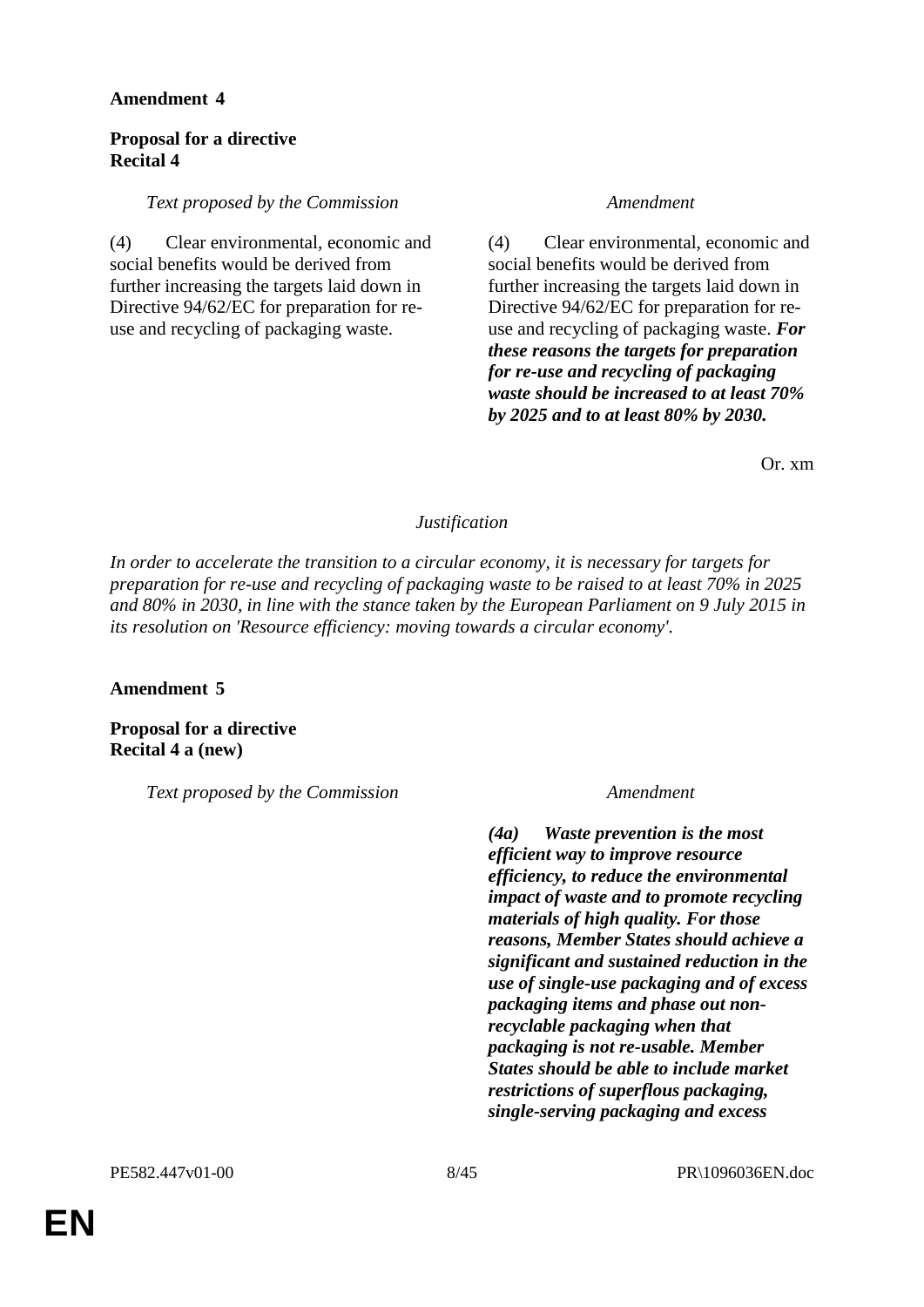# *packaging.*

# *Justification*

*As waste prevention is the most effective way to improve resource efficiency, to reduce the environmental impact of waste and to ensure that recycled materials are of high quality, Member States should achieve a significant reduction in packaging and phase out nonrecyclable packaging. Member States may also include market restrictions on superflous packaging, single-use packaging or excess packaging.*

**Amendment 6**

**Proposal for a directive Recital 4 b (new)**

*Text proposed by the Commission Amendment*

*(4b) Member States should put in place adequate incentives for the application of the waste hierarchy, in particular, by means of financial and fiscal incentives aimed at achieving the packaging waste prevention and recycling objectives of this Directive, such as landfill and incineration charges, pay-as-you-throw schemes, extended producer responsibility schemes and incentives for local authorities. Those measures should be part of the packaging waste prevention programmes in all Member States.*

Or. xm

#### *Justification*

*Member States have a fundamental part to play in ensuring the transition to the circular economy, and it is important that they should create adequate financial, tax and regulatory incentives for packing waste prevention and recycling, in line with the objectives of this Directive. The measures taken should form part of specific programmes for packaging waste management and prevention in all Member States.*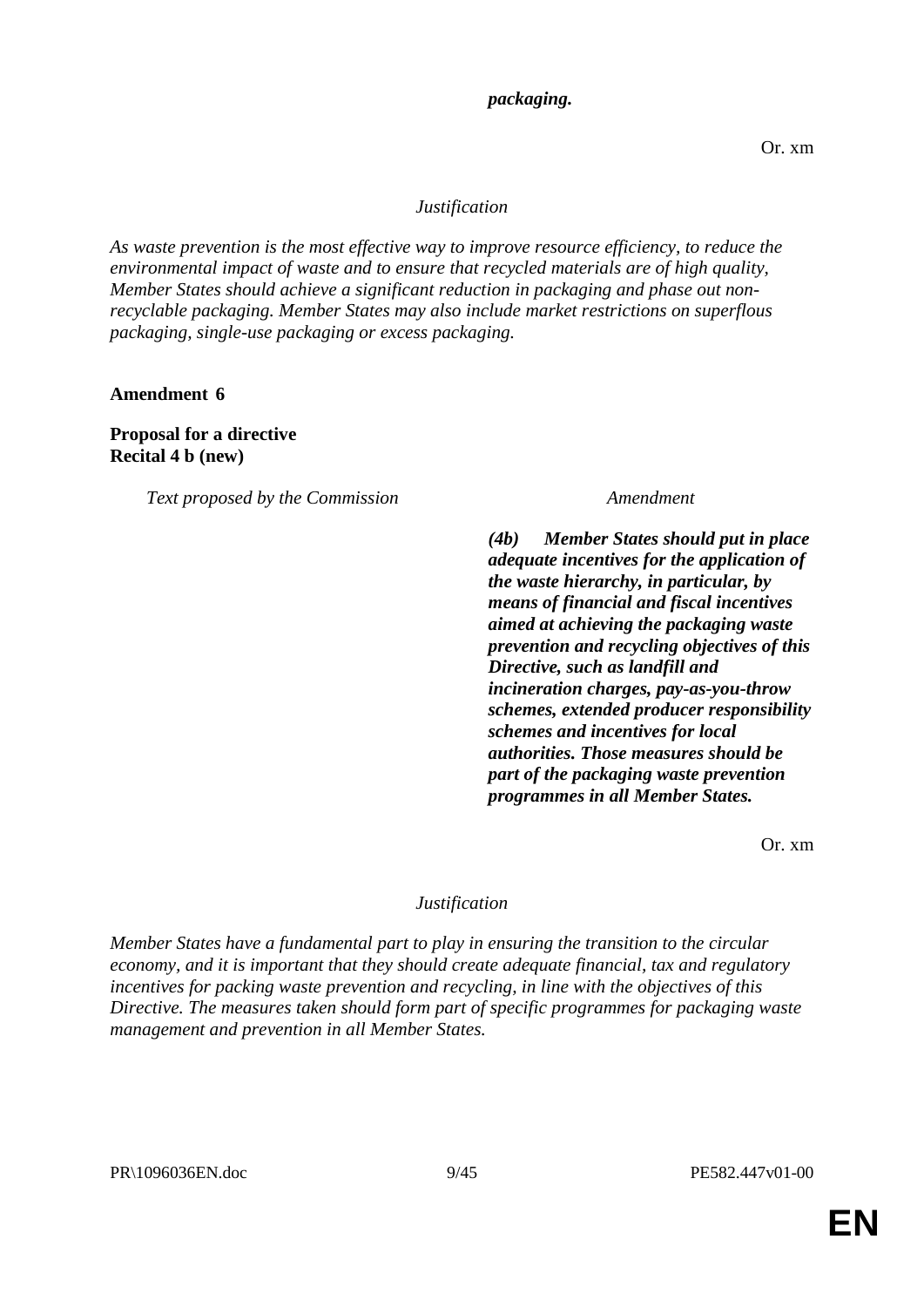# **Proposal for a directive Recital 4 c (new)**

*Text proposed by the Commission Amendment*

*(4c) Increased re-use of packaging could bring a reduction of the overall costs along the supply chain and reduce the environmental impact of packaging waste. Therefore, it is necessary that Member States provide financial and fiscal incentives for producers which put reusable packaging on the market.*

Or. xm

# *Justification*

*Providing incentives for the re-use of packaging waste would make it possible to reduce the overall costs throughout the supply chain, as well as the environmental impact of such waste. It is therefore important that Member States should provide appropriate incentives for producers which put reusable packaging on the market.*

**Amendment 8**

**Proposal for a directive Recital 4 d (new)**

*Text proposed by the Commission Amendment*

*(4d) Fostering a sustainable bioeconomy can contribute to decreasing Europe's dependence on imported raw materials. Improving market conditions for bio-based packaging and reviewing existing legislation hampering the use of those materials offers the opportunity to substitute fossil fuel-based feedstocks with renewable sources for the production of packaging.*

Or. xm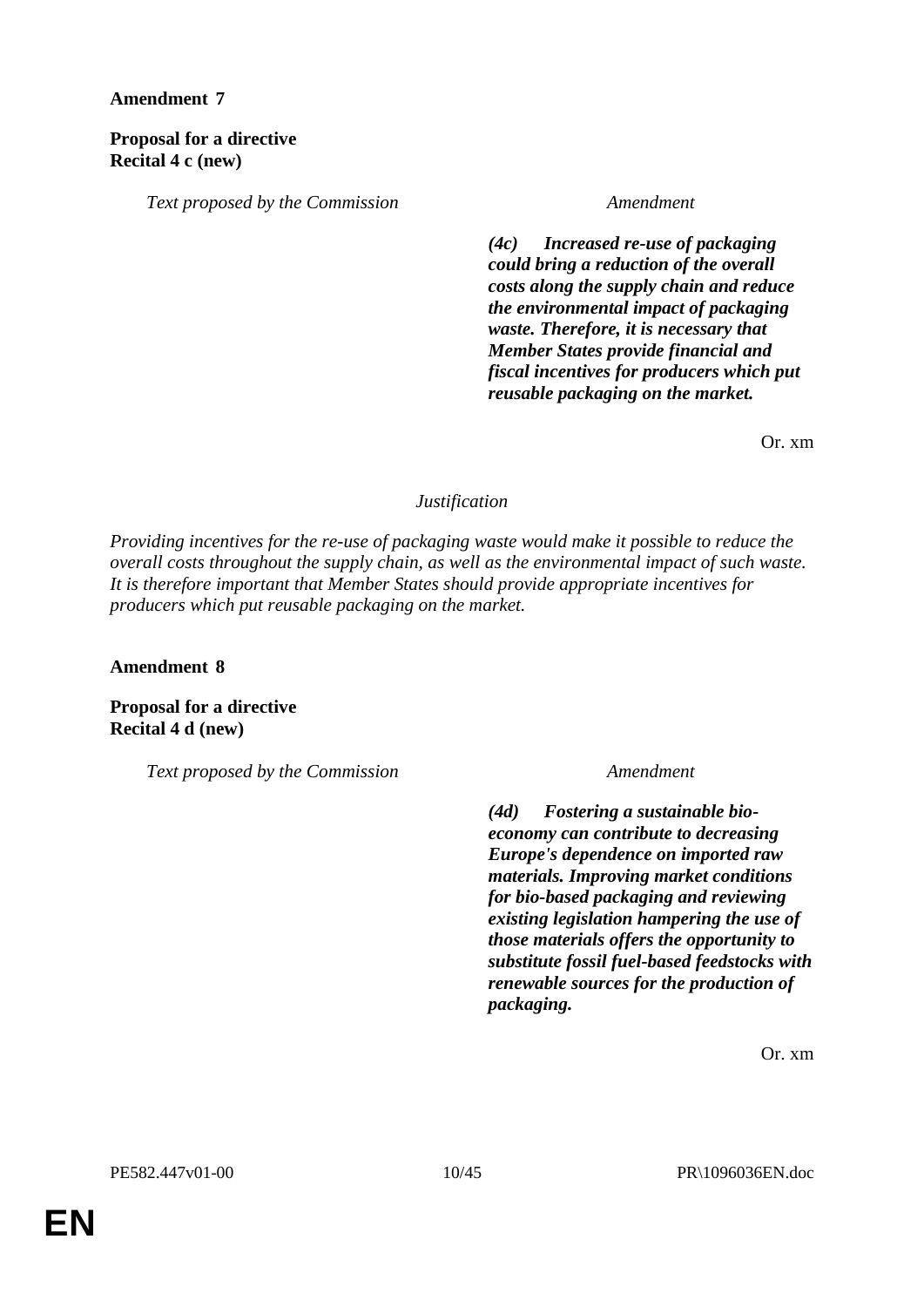# *Justification*

*The bio-economy is a vital source of raw materials in Europe, and it is therefore essential to improve market conditions for bio-based packaging.*

# **Amendment 9**

# **Proposal for a directive Recital 5**

# *Text proposed by the Commission Amendment*

(5) Through a progressive increase of the existing targets on preparing for re-use and recycling of packaging waste, it should be ensured that economically valuable waste materials are progressively and effectively recovered through proper waste management and in line with the waste hierarchy. That way it should be ensured that valuable materials found in waste are returned into the European economy, thus making progress in the implementation of the Raw Materials Initiative<sup>15</sup> and the creation of a circular economy*.*

(5) Through a progressive increase of the existing targets on preparing for re-use and recycling of packaging waste, it should be ensured that economically valuable waste materials are progressively and effectively recovered through proper waste management and in line with the waste hierarchy. That way it should be ensured that valuable materials found in waste are returned into the European economy, thus making progress in the implementation of the Raw Materials Initiative<sup>15</sup> and the creation of a circular economy *and, in the case of packaging material, without prejudice to food safety, consumer health and food contact materials legislation.*

<sup>15</sup> COM(2013) 442. <sup>15</sup> COM(2013) 442.

Or. xm

#### *Justification*

\_\_\_\_\_\_\_\_\_\_\_\_\_\_\_\_\_\_ \_\_\_\_\_\_\_\_\_\_\_\_\_\_\_\_\_\_

*Increasing targets for preparation for re-use and recycling of packaging waste should ensure that new materials with high economic value are re-used and recycled effectively, provided that they are not dangerous to human health and, in the case of materials which come into contact with food, that they do not compromise food safety.*

**Amendment 10**

**Proposal for a directive Recital 7**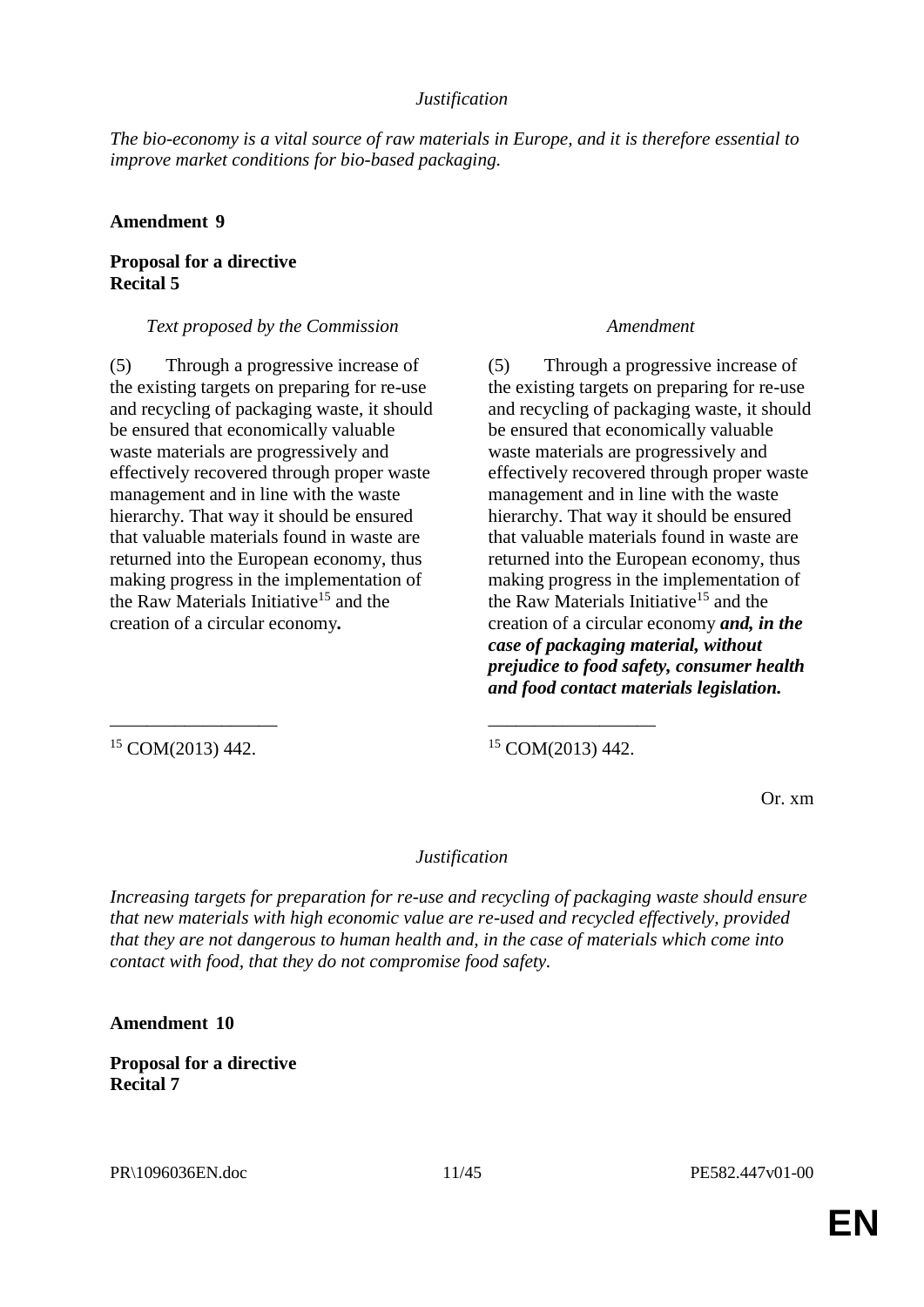(7) With the combination of recycling targets and landfill restrictions laid down in Directives 2008/98/EC and 1999/31/EC, the Union targets for energy recovery *and the recycling targets* for packaging waste laid down in Directive 94/62/EC are no longer necessary.

(7) With the combination of recycling targets and landfill restrictions laid down in Directives 2008/98/EC and 1999/31/EC, the Union targets for energy recovery for packaging waste laid down in Directive 94/62/EC are no longer necessary.

Or. xm

# *Justification*

*Recycling targets remain a fundamental instrument for use in managing the transition to a circular economy.*

# **Amendment 11**

# **Proposal for a directive Recital 8**

# *Text proposed by the Commission Amendment*

(8) This Directive sets long-term objectives for the Union's waste management and gives the economic operators and the Member States a clear direction for the necessary investments to attain the objectives of this Directive. In developing their national waste management strategies and planning investments in waste management infrastructure, Member States should make a sound use of the European Structural and Investment Funds in line with the waste hierarchy by promoting prevention*, re-use and* recycling.

(8) This Directive sets long-term objectives for the Union's waste management and gives the economic operators and the Member States a clear direction for the necessary investments to attain the objectives of this Directive. In developing their national waste management strategies and planning investments in waste management infrastructure, Member States should make a sound use of the European Structural and Investment Funds in line with the waste hierarchy by promoting *first by* prevention *and re-use followed by* recycling.

Or. xm

# *Justification*

*It is important that Member States should devise national strategies and investment plans geared primarily to promoting waste prevention and re-use and secondarily to recycling.*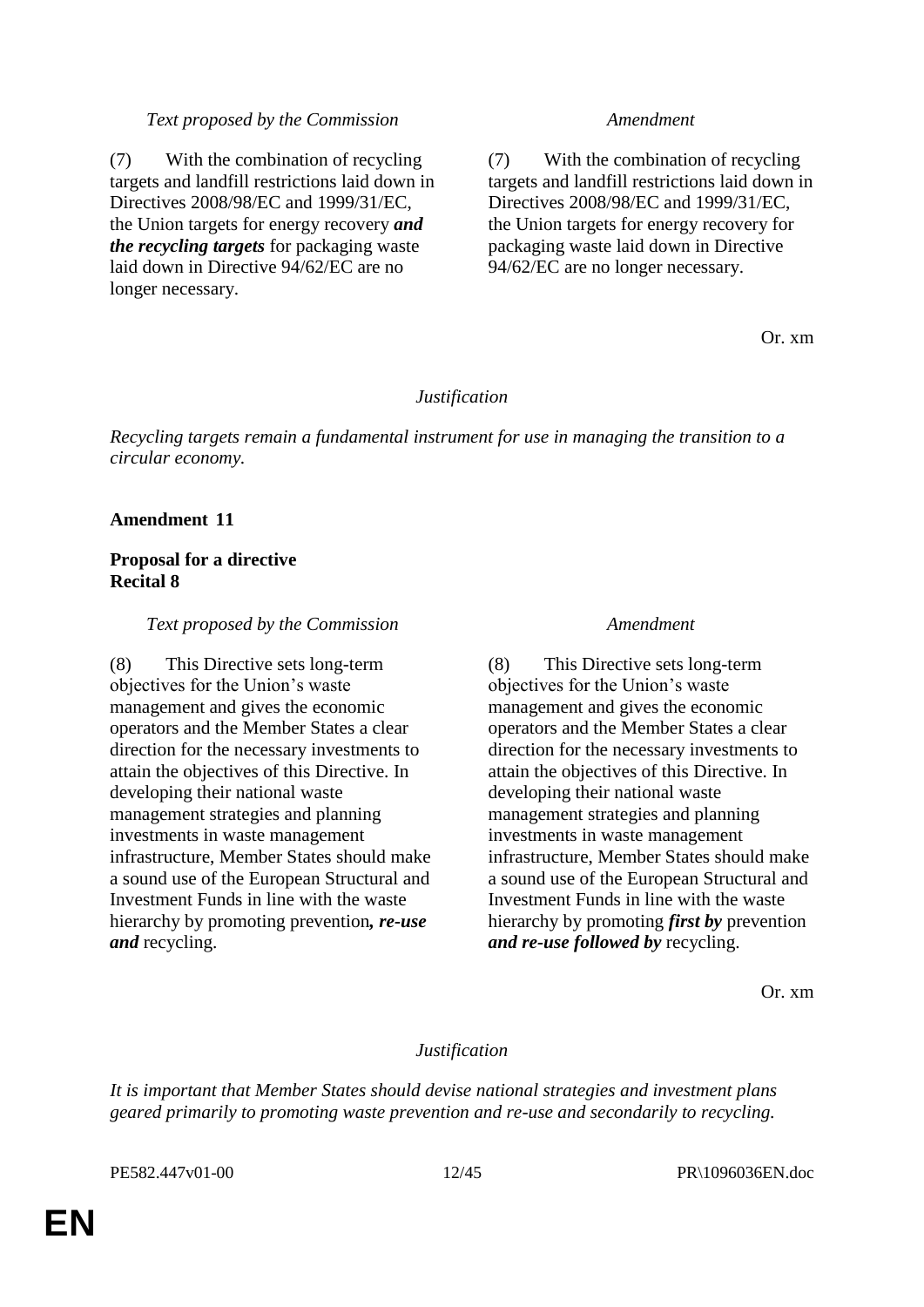# **Proposal for a directive Recital 11**

### *Text proposed by the Commission Amendment*

(11) *Member States should, for the purposes of calculating whether the preparation* for re-use and recycling targets *are achieved, be able to take into account products and components that are prepared for re-use by* recognised preparation for re-use operators and *deposit-refund schemes. To ensure harmonised conditions for those calculations, the Commission will adopt detailed rules on the determination of recognised* preparation for re-use *operators and deposit-refund schemes and on the collection, verification and reporting of data.*

(11) *In order to ensure a uniform calculation of data on preparing* for re-use and recycling targets*, the Commission should adopt detailed rules on the determination of* recognised preparation for re-use operators and *recycling operators and on the collection, verification and reporting of data. After the adoption of the harmonised methodology, Member States should be able, for the purposes of calculating whether the* preparation for re-use *and recycling targets are achieved, to take into account the recycling of metals that takes place in conjunction with incineration.*

Or. xm

### *Justification*

*In order to ensure uniform calculation of data on preparing for re-use and recycling, the Commission should adopt detailed rules on the determination of recognised operators which prepare waste for re-use and recycling and rules on the collection, verification and reporting of data.*

# **Amendment 13**

# **Proposal for a directive Recital 12**

#### *Text proposed by the Commission Amendment*

(12) In order to ensure the reliability of the data gathered on preparation for re-use it is essential to establish common rules *for* reporting. Similarly, it is important to lay down more precisely the rules according to which Member States should report what is effectively recycled and can be counted towards the attainment of the recycling targets. *To that effect, as a general rule,*

(12) In order to ensure the reliability of the data gathered on *recycling and* preparation for re-use it is essential to establish common rules *on data collection, traceability, verification and* reporting. Similarly, it is important to lay down more precisely the rules according to which Member States should report what is effectively recycled and can be counted

PR\1096036EN.doc 13/45 PE582.447v01-00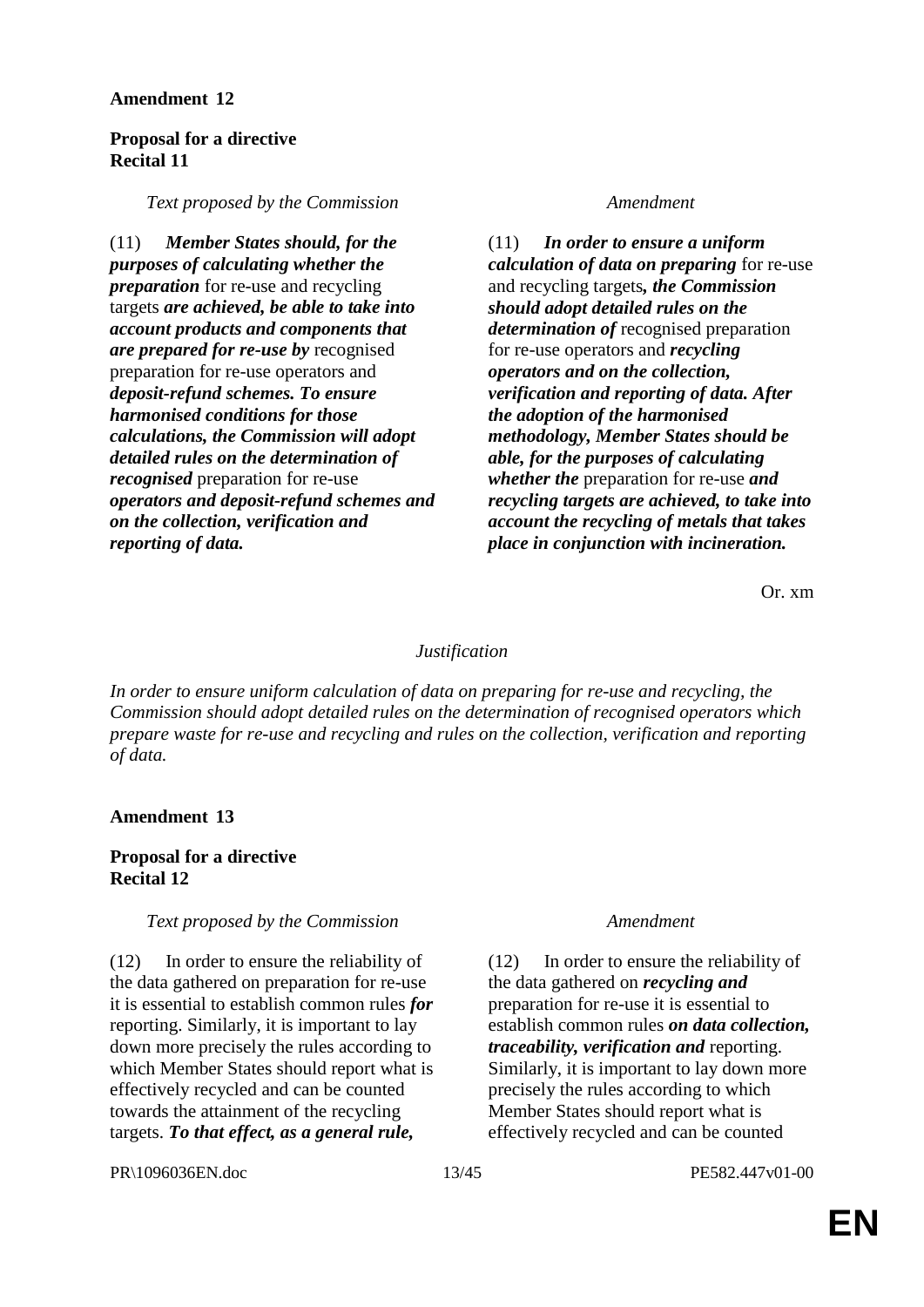the reporting on the attainment of the recycling targets must be based on the input to the final recycling process*. In order to limit administrative burdens, Member States should be allowed, under strict conditions, to report recycling rates on the basis of the output of sorting facilities*. Losses in weight of materials or substances due to physical and/or chemical transformation processes inherent to the final recycling process should not be deducted from the weight of the waste reported as recycled.

towards the attainment of the recycling targets. *The calculation of the attainment of the targets should be based on one solid and harmonised method that prevents reporting of discarded waste as recycled waste.To that end,* the reporting on the attainment of the recycling targets must be based on the input to the final recycling process. Losses in weight of materials or substances due to physical and/or chemical transformation processes inherent to the final recycling process should not be deducted from the weight of the waste reported as recycled.

Or. xm

# *Justification*

*In its resolution on 'Resource efficiency: moving towards a circular economy', adopted on 9 July 2015, the European Parliament called for the calculation of targets for preparation for re-use and for recycling to be performed using a single harmonised method in all Member States, based on a solid reporting method preventing the reporting of discarded waste (landfilled or incinerated) as recycled waste.*

#### **Amendment 14**

# **Proposal for a directive Recital 14**

# *Text proposed by the Commission Amendment*

(14) *Statistical data* reported by Member States are essential for the Commission to assess compliance with waste legislation across the Member States. The quality, reliability and comparability of *statistics* should be improved by introducing a single entry point for all waste data, deleting obsolete reporting requirements, benchmarking national reporting methodologies and introducing a data quality check report.

(14) *Data* reported by Member States are essential for the Commission to assess compliance with waste legislation across the Member States. The quality, reliability and comparability of *data reported* should be improved by introducing *a common methodology for data collection and processing based on reliable sources as well as* a single entry point for all waste data, deleting obsolete reporting requirements, benchmarking national reporting methodologies and introducing a data quality check report.

Or. xm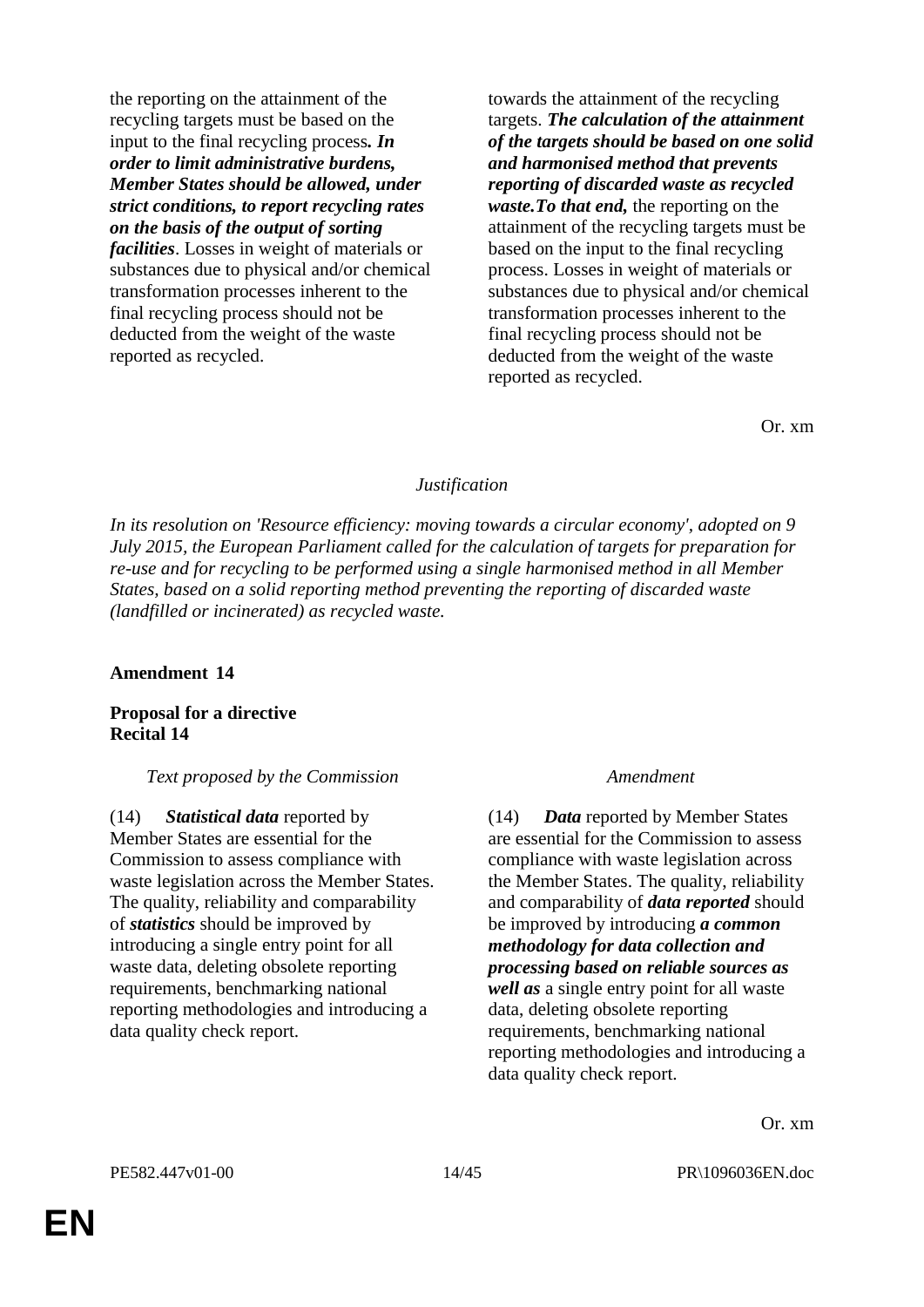# *Justification*

*To assist the Commission in checking that the data reported by Member States comply with the rules, it is necessary that the data produced should be of high quality, reliable and comparable.*

#### **Amendment 15**

# **Proposal for a directive Recital 16**

### *Text proposed by the Commission Amendment*

(16) Reliable reporting of statistical data concerning waste management is paramount to efficient implementation and to ensuring comparability of data among Member States. Therefore, when preparing the reports on compliance with the targets set out in Directive 94/62/EC, Member States should be required to use *the most recent* methodology developed by the Commission *and* the national statistical offices of the Member States*.*

(16) Reliable reporting of statistical data concerning waste management is paramount to efficient implementation and to ensuring comparability of data among Member States. Therefore, when preparing the reports on compliance with the targets set out in Directive 94/62/EC, Member States should be required to use *a common* methodology *for data collection and processing* developed by the Commission *in cooperation with the* national statistical offices of the Member States *and the national authorities responsible for waste management.*

Or. xm

# *Justification*

*In order to obtain reliable statistics on waste management, it is vital to ensure that data are comparable between Member States. Accordingly, Member States should use the most recent methodology developed by the Commission, by the national statistical offices of the Member States and by national authorities responsible for waste management.*

# **Amendment 16**

# **Proposal for a directive Recital 16 a (new)**

*Text proposed by the Commission Amendment*

*(16a) Member States should submit to the Commission on request and without delay any information necessary for the* 

PR\1096036EN.doc 15/45 PE582.447v01-00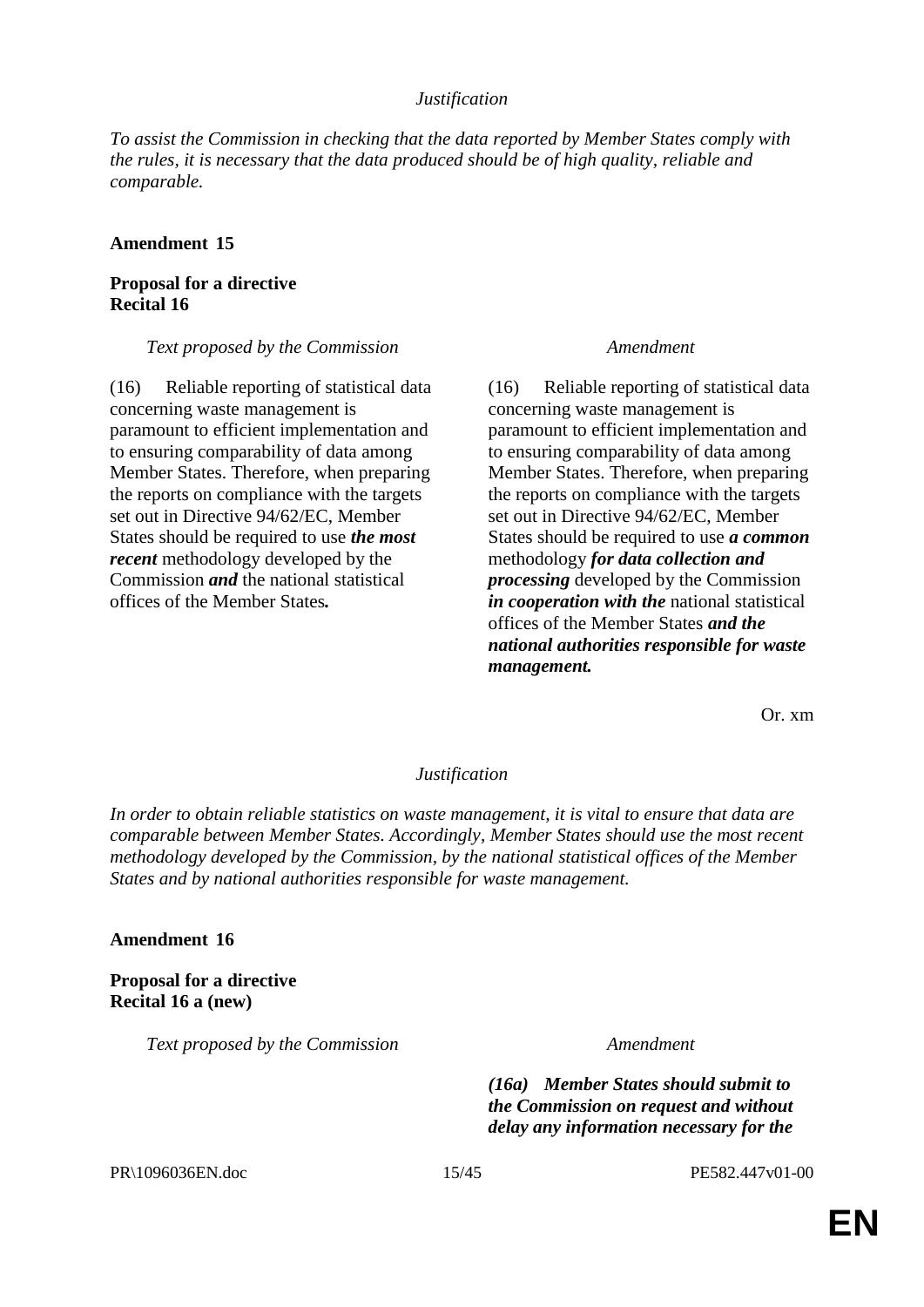*evaluation of the implementation of this Directive as a whole and its impact on the environment and human health.*

Or. en

### **Amendment 17**

### **Proposal for a directive Recital 17**

#### *Text proposed by the Commission Amendment*

(17) In order to supplement or amend Directive 94/62/EC, the power to adopt acts in accordance with Article 290 of the Treaty should be delegated to the Commission in respect of *Articles 6a(2), 6a(5), 11(3), 19(2) and 20*. It is of particular importance that the Commission *carries* out appropriate consultations during its preparatory work, including at expert level*. The Commission, when preparing and drawing-up delegated acts, should* ensure *a simultaneous, timely and appropriate transmission of relevant* documents *to the European Parliament and the Council.*

(17) In order to supplement or amend Directive 94/62/EC, the power to adopt acts in accordance with Article 290 of the Treaty should be delegated to the Commission in respect of *rules on the calculation of the attainment of the recovery, re-use and recycling targets, certain exceptions concerning the maximum concentration levels of heavy metals in certain recycled materials, product loops and types of packaging, amendments to the list of illustrative examples on the definition of packaging and any technical difficulties encountered in applying this Directive*. It is of particular importance that the Commission *carry* out appropriate consultations during its preparatory work, including at expert level*, and that those consultations be conducted in accordance with the principles laid down in the Interinstitutional Agreement on Better Law-Making of 13 April 2016. In particular, to* ensure *equal participation in the preparation of delegated acts, the European Parliament and the Council receive all* documents *at the same time as Member States' experts, and their experts systematically have access to meetings of Commission expert groups dealing with the preparation of delegated acts.*

Or. xm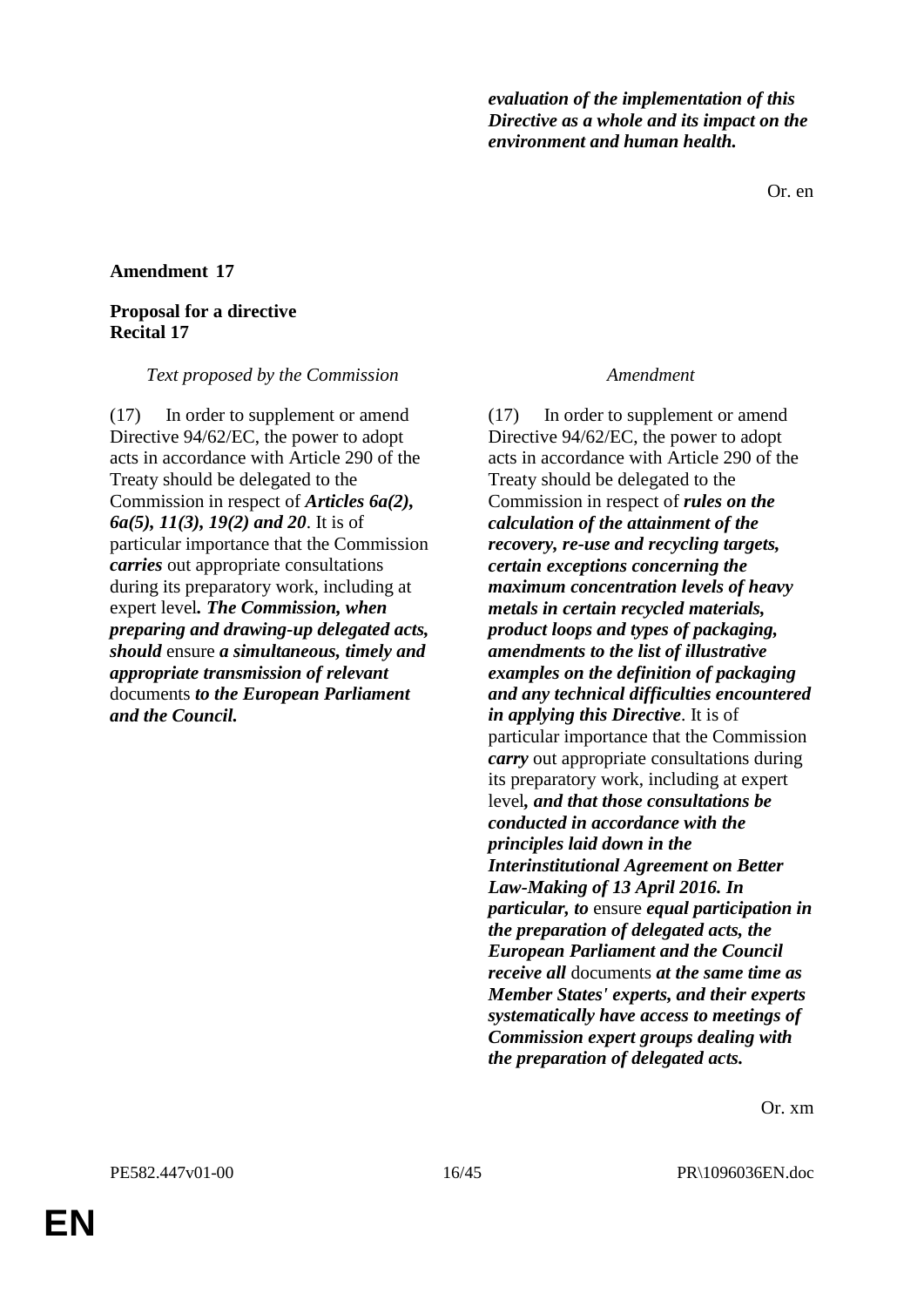*Alignment with the Interinstitutional Agreement of 13 April 2016.*

# **Amendment 18**

# **Proposal for a directive Recital 18**

# *Text proposed by the Commission Amendment*

(18) In order to ensure uniform conditions for the implementation of Directive 94/62/EC, implementing powers should be conferred on the Commission in respect of *Articles 12(3d) and 19*. Those powers should be exercised in accordance with Regulation (EU) No 182/2011 of the European Parliament and of the Council<sup>16</sup>.

\_\_\_\_\_\_\_\_\_\_\_\_\_\_\_\_\_\_ \_\_\_\_\_\_\_\_\_\_\_\_\_\_\_\_\_\_

(18) In order to ensure uniform conditions for the implementation of Directive 94/62/EC, implementing powers should be conferred on the Commission in respect of *laying down the methodology for data collection and processing and the format for reporting data concerning the attainment of the recovery, re-use and recycling targets and for adapting to scientific and technical progress the identification system concerning the nature of the packaging materials used*. Those powers should be exercised in accordance with Regulation (EU) No 182/2011 of the European Parliament and of the Council<sup>16</sup>.

Or. xm

# *Justification*

*In order to ensure the uniform implementation of the Directive, implementing powers should be conferred on the Commission in respect of determining the format for reporting data concerning the attainment of the recovery, re-use and recycling targets and for further adaptations to scientific and technical progress in this field.*

 $16$  Regulation (EU) No  $182/2011$  of the European Parliament and of the Council of 16 February 2011 laying down the rules and general principles concerning mechanisms for control by Member States of the Commission's exercise of implementing powers (OJ L 55, 28/02/2011, p. 13).

 $16$  Regulation (EU) No  $182/2011$  of the European Parliament and of the Council of 16 February 2011 laying down the rules and general principles concerning mechanisms for control by Member States of the Commission's exercise of implementing powers (OJ L 55, 28/02/2011, p. 13).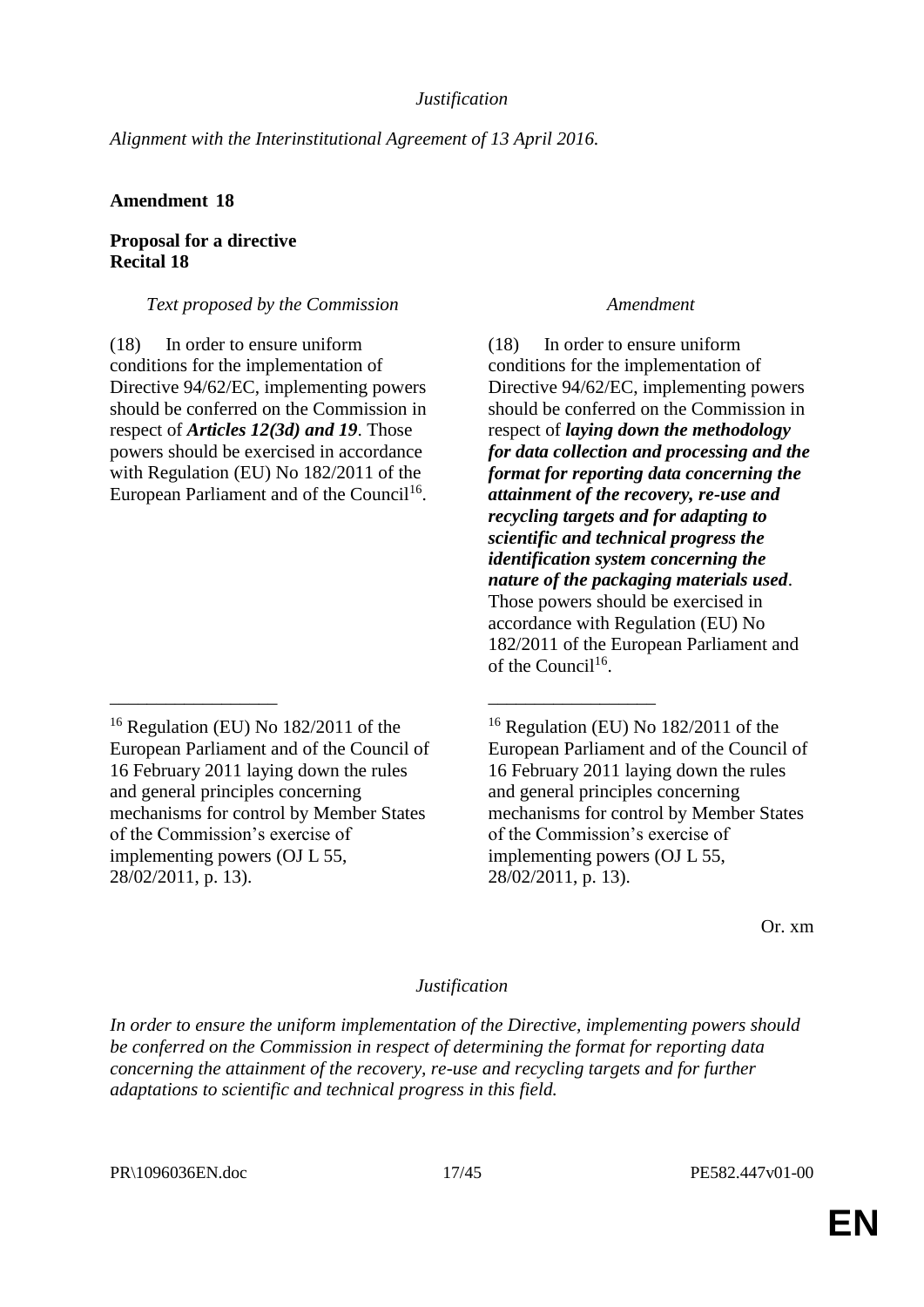**Proposal for a directive Article 1 – paragraph 1 – point 1 – point c** Directive 94/62/EC Article 3

*Text proposed by the Commission Amendment*

(c) points 3 to 10 are deleted; (c) points 3 *and 4 and from 6* to 10 are deleted;

Or. xm

*Justification*

*The definition of 're-use' is reinstated.*

**Amendment 20**

**Proposal for a directive Article 1 – paragraph 1 – point 1 – point c a (new)** Directive 94/62/EC Article 3 – paragraph 1 – point 12 a (new)

*Text proposed by the Commission Amendment*

*(ca) In Article 3, the following point 12a is inserted:*

*'12a. 'Biomass' shall mean material of biological origin excluding material that is embedded in geological formations and/or fossilized.'*

Or. xm

#### *Justification*

*The Directive should include an exhaustive definition of 'biomass', which excludes materials contained in geological formations and/or fossilised material.*

**Amendment 21**

**Proposal for a directive Article 1 – paragraph 1 – point 1 – point c b (new)**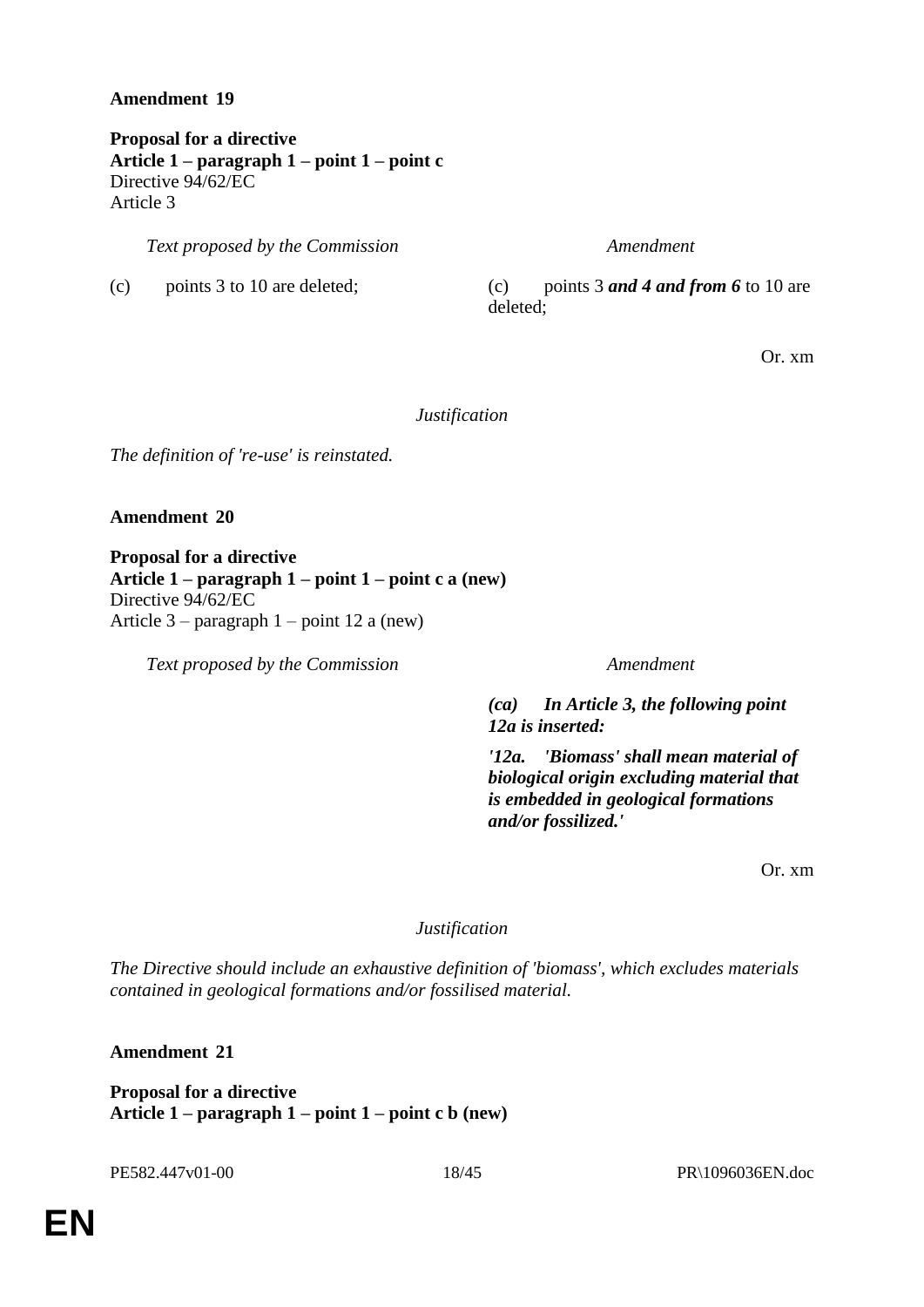*(cb) In Article 3, the following point 12b is inserted:*

*'12b. 'Bio-based packaging' shall mean packaging wholly or partly derived from biomass. The determination and declaration of the bio-based content and the bio-based carbon content of such products shall be based on the methodology developed under the relevant European standard.'*

Or. xm

# *Justification*

*The Directive should include an exhaustive definition of 'bio-based packaging', which means packaging wholly or partly derived from biomass.*

**Amendment 22**

**Proposal for a directive Article 1 – paragraph 1 – point 1 – point d** Directive 94/62/EC Article 3 – paragraph 2

# *Text proposed by the Commission Amendment*

*'*In addition, the definitions of 'waste', 'waste producer', 'waste holder', 'waste management', 'collection', 'separate collection', 'prevention', *'re-use'*, 'treatment', 'recovery', 'preparing for reuse', 'recycling', 'final recycling process' and 'disposal' laid down in Article 3 of Directive 2008/98/EC shall apply.*'*

*'*In addition, the definitions of 'waste', 'waste producer', 'waste holder', 'waste management', 'collection', 'separate collection', 'prevention', '*sorting', 'municipal waste', 'industrial and commercial waste'*, 'treatment', 'recovery', 'preparing for re-use', '*preparing for re-use operator', '*recycling'*, 'organic recycling'*, 'final recycling process'*, 'litter', 'littering'* and 'disposal' laid down in Article 3 of Directive 2008/98/EC shall apply.*'*

Or. xm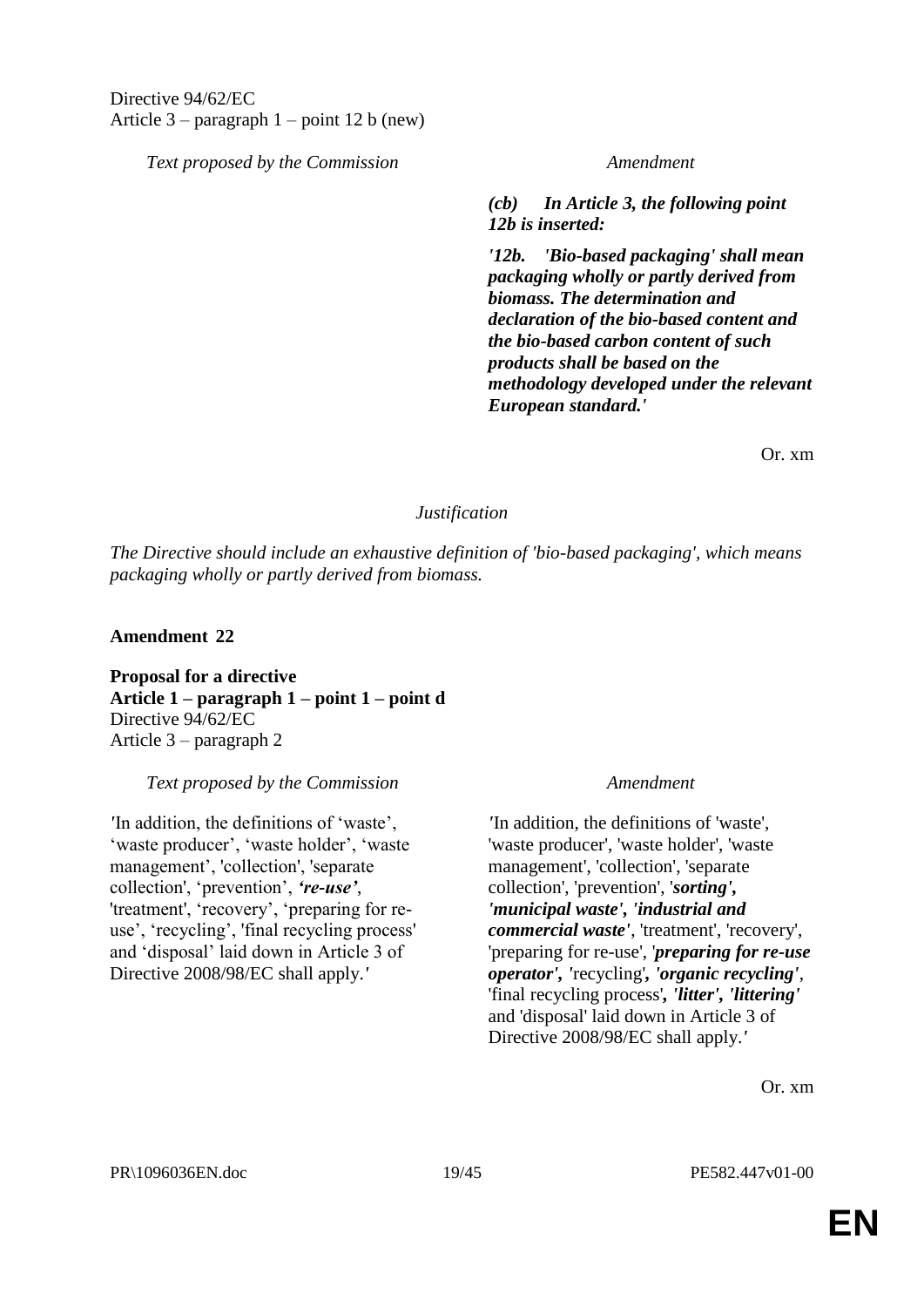# *Justification*

*Alignment with the new definitions inserted in Article 3 of Directive 2008/98/EC.*

# **Amendment 23**

**Proposal for a directive Article 1 – paragraph 1 – point 2** Directive 94/62/EC Article 4 – paragraph 1 – subparagraph 2

*Text proposed by the Commission Amendment*

*'Such other* measures *may consist of national* programmes*,* incentives through extended producer responsibility schemes *to minimise the environmental impact of* packaging or similar actions adopted*, if appropriate,* in consultation with economic operators, and designed to bring together and take advantage of the many initiatives taken within Member States as regards prevention. *They* shall comply with the objectives of this Directive as defined in Article  $1(1)$  ';

*'Those* measures *shall contribute to reaching a reduction in the packaging waste generation in order to contribute to the attainment of the objectives of the waste prevention* programmes *as set out in Article 29 of Directive 2008/98/EC. They shall include* incentives *to minimise the environmental impact of packaging* through extended producer responsibility schemes*, and incentives for the take-up of re-usable packaging and deposit schemes as set out in Article 5 of this Directive.*

*Member State shall take measures to achieve a sustained reduction in the consumption of single use, non-recyclable* packaging *and over-packaging* or similar actions adopted in consultation with economic operators, and designed to bring together and take advantage of the many initiatives taken within Member States as regards prevention., *By way of derogation from Article 18 of this Directive, those measures may include the use of national reduction targets and market restrictions . They* shall comply with the objectives of this Directive as defined in Article 1(1) ';

Or. xm

# *Justification*

*Member States should take measures to achieve a significant reduction in packaging waste, particularly by discouraging the use of single-use packaging and non-recyclable packaging, and over-packaging. These measures may include national reduction targets and market*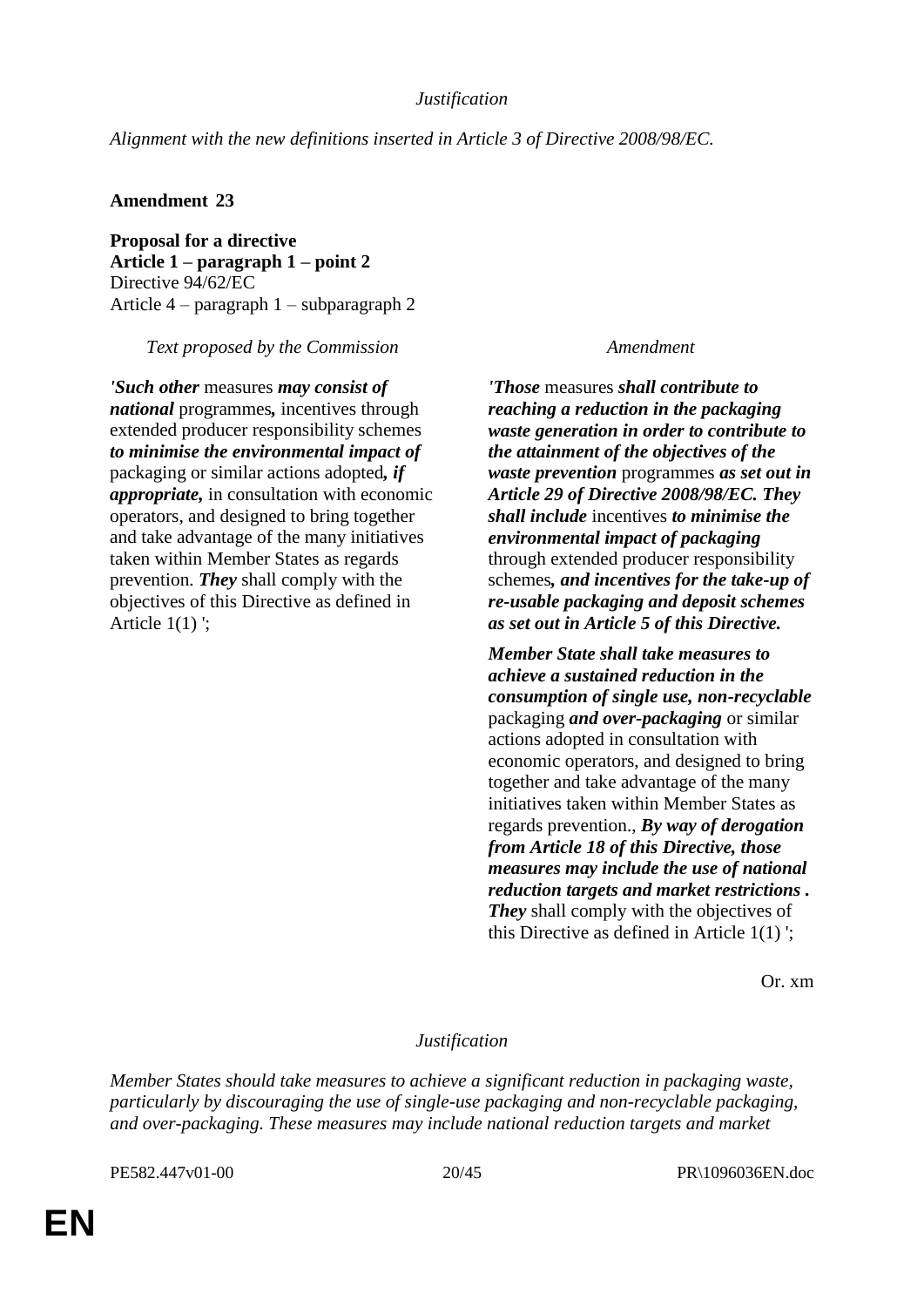**Proposal for a directive Article 1 – paragraph 1 – point 2 a (new)** Directive 94/62/EC Article 4 – paragraph 2

*Present text Amendment*

2. The Commission shall help to promote prevention by encouraging the development of suitable European

standards, in accordance with Article 10. The standards shall aim to minimise the environmental impact of packaging in accordance with Articles 9 and 10.

# *(2a) In Article 4, paragraph 2 is replaced by the following:*

*'*2. The Commission shall help to promote prevention by encouraging the development of suitable European standards, in accordance with Article 10. The standards shall aim to minimise the environmental impact of packaging in accordance with Articles 9 and 10 *and end excessive packaging.'*

Or. xm

# *Justification*

*The Commission needs to contribute to the promotion of prevention by encouraging the development of suitable European standards geared to minimising the environmental impact of packaging waste and avoiding excessive packaging.*

**Amendment 25**

**Proposal for a directive Article 1 – paragraph 1 – point 2 b (new)** Directive 94/62/EC Article 4 – paragraph 3

*Present text Amendment*

# *(2b) In Article 4, paragraph 3 is replaced by the following:*

*'*3. *No later than 31 December 2018 the* Commission shall present proposals for measures to strengthen and complement the enforcement of the essential requirements and to ensure that new

3. *The* Commission shall*, as appropriate,* present proposals for measures to strengthen and complement the enforcement of the essential requirements and to ensure that new

PR\1096036EN.doc 21/45 PE582.447v01-00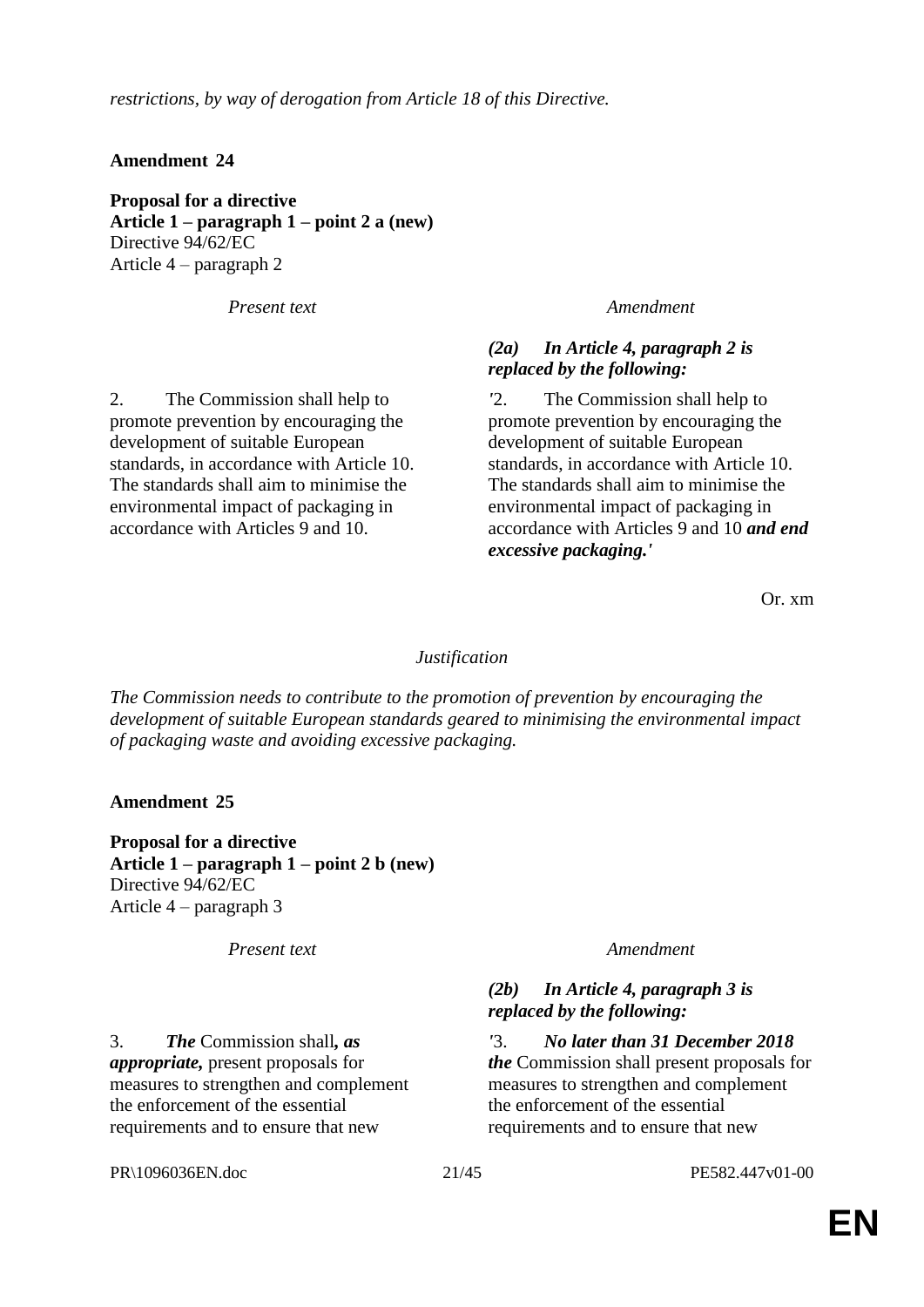packaging is put on the market only if the producer has taken all necessary measures to minimise its environmental impact without compromising the essential functions of the packaging.

packaging is put on the market only if the producer has taken all necessary measures to minimise its environmental impact without compromising the essential functions of the packaging. *The Commission shall in particular present a proposal for measures concerning nonrecyclable packaging, packaging containing hazardous substances, single use packaging, disposable and excess packaging, and assess the possibility of market restrictions for those items at Union level.'*

Or. xm

#### *Justification*

*It is important that the Commission should submit new proposals for rendering more stringent the essential requirements applicable to packaging placed on the market. The Commission should, in particular, submit a proposal containing measures concerning nonrecyclable packaging, packaging containing hazardous substances, single-use packaging and excess packaging, and assess the possibility of market restrictions for those items at EU level.*

**Amendment 26**

**Proposal for a directive Article 1 – paragraph 1 – point 2 c (new)** Directive 94/62/EC Article 4 – paragraph 3 a (new)

*Present text Amendment*

*(2c) In Article 4, the following paragraph 3a is inserted:*

*'3a. Member States shall, where appropriate, encourage the use of biobased packaging by taking measures such as:*

*a) improving market conditions for such products;*

*b) reviewing existing legislation hampering the use of those products.*

*In addition, the Commission shall assess by 31 December 2018 the use of environmentally friendly food packaging,* 

PE582.447v01-00 22/45 PR\1096036EN.doc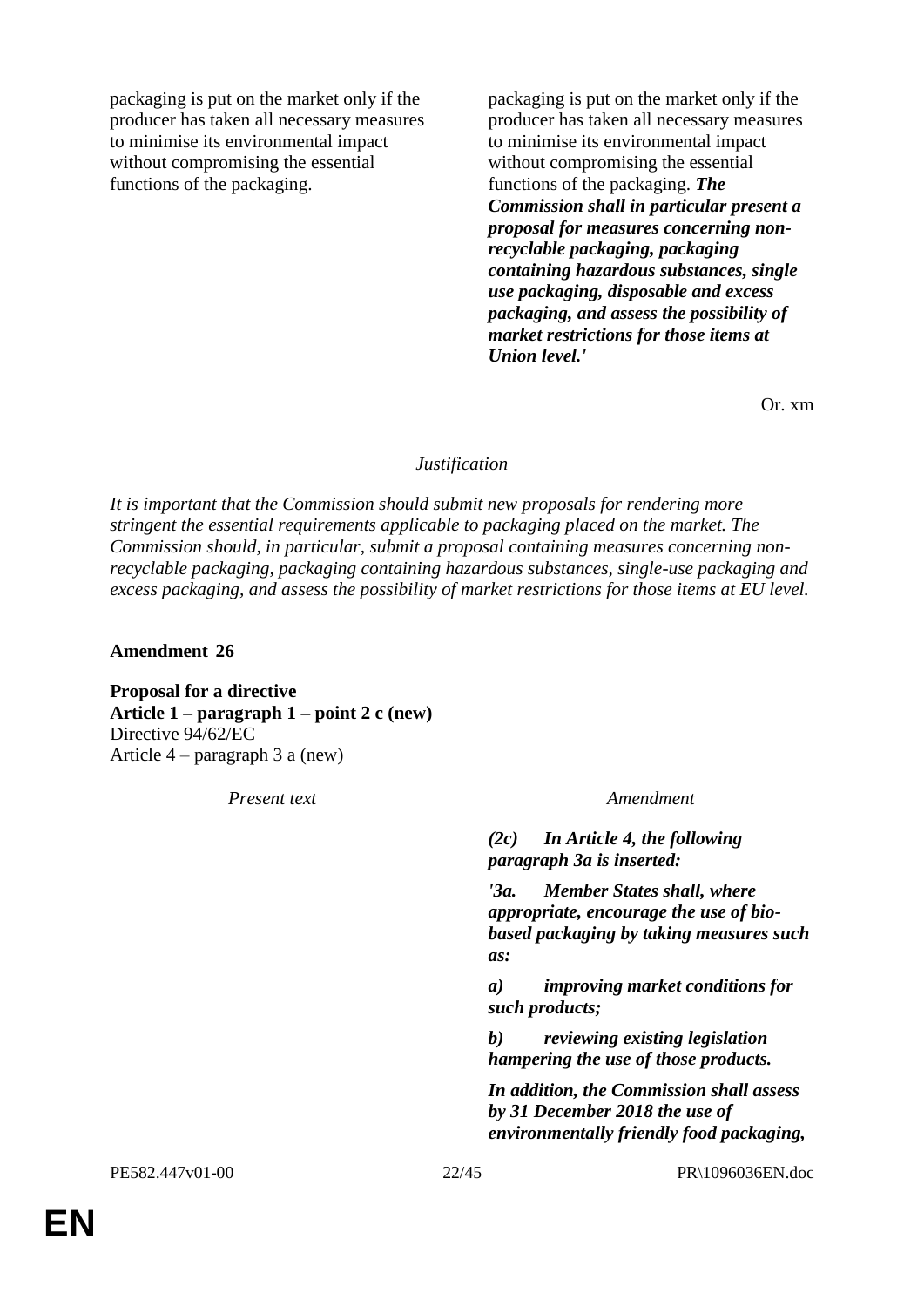*including an assessment of the feasibility of gradually replacing food packaging with bio-based and/or biodegradable and compostable products in accordance with European standards.'*

Or. xm

### *Justification*

*It is important that, where possible and appropriate, Member States should take measures to encourage the use of bio-based packaging, improving market conditions for such products and reviewing existing legislation which hampers its use.*

**Amendment 27**

**Proposal for a directive Article 1 – paragraph 1 – point 2 d (new)** Directive 94/62/EC Article 5 – title

*Text proposed by the Commission Amendment*

*(2d) In Article 5, the following title is inserted: 'Re-Use'*

Or. xm

#### *Justification*

*The re-use of packaging has specific characteristics, and therefore cannot be covered by the Framework Directive. In many Member States, effective packaging re-use systems already exist, including deposit schemes.*

**Amendment 28**

**Proposal for a directive Article 1 – paragraph 1 – point 2 e (new)** Directive 94/62/EC Article 5 – paragraph 1

*Present text Amendment*

*(2e) In Article 5, paragraph 1 is* 

PR\1096036EN.doc 23/45 PE582.447v01-00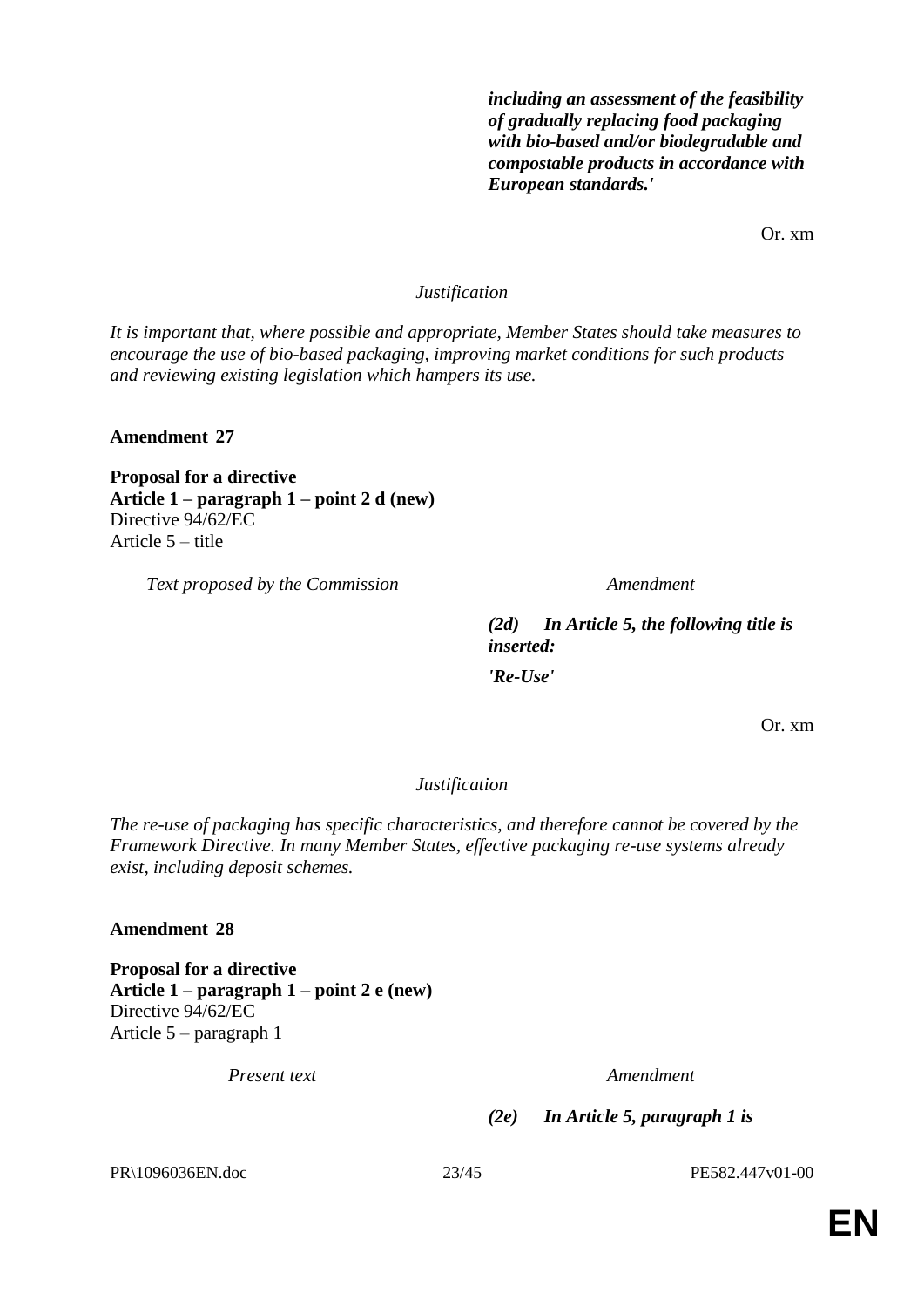Member States *may* encourage reuse systems of packaging, which can be reused in an environmentally sound manner, in conformity with the Treaty.

# *replaced by the following:*

*1.* Member States *shall* encourage reuse systems of packaging, which can be reused in an environmentally sound manner, in conformity with the Treaty.

Or. xm

# *Justification*

*In order to reduce the generation of packaging waste, it is necessary for Member States to encourage effective systems for the re-use of packaging, including deposit schemes.*

**Amendment 29**

**Proposal for a directive Article 1 – paragraph 1 – point 2 f (new)** Directive 94/62/EC Article 5 – paragraph 1 a (new)

*Text proposed by the Commission Amendment*

*(2f) In Article 5, the following paragraph 1a is inserted:*

*'1a. Member States shall attain the following targets for re-used packaging and a deposit-refund scheme covering the whole of their territory:*

*a) no later than 31 December 2025 a minimum of 5% by weight of all packaging waste will be re-used;*

*b) no later than 31 December 2030 a minimum of 10% by weight of all packaging waste will be re-used.'*

Or. xm

# *Justification*

*In order to reduce the generation of packaging waste, it is necessary to set specific targets for the re-use of packaging and deposit return schemes.*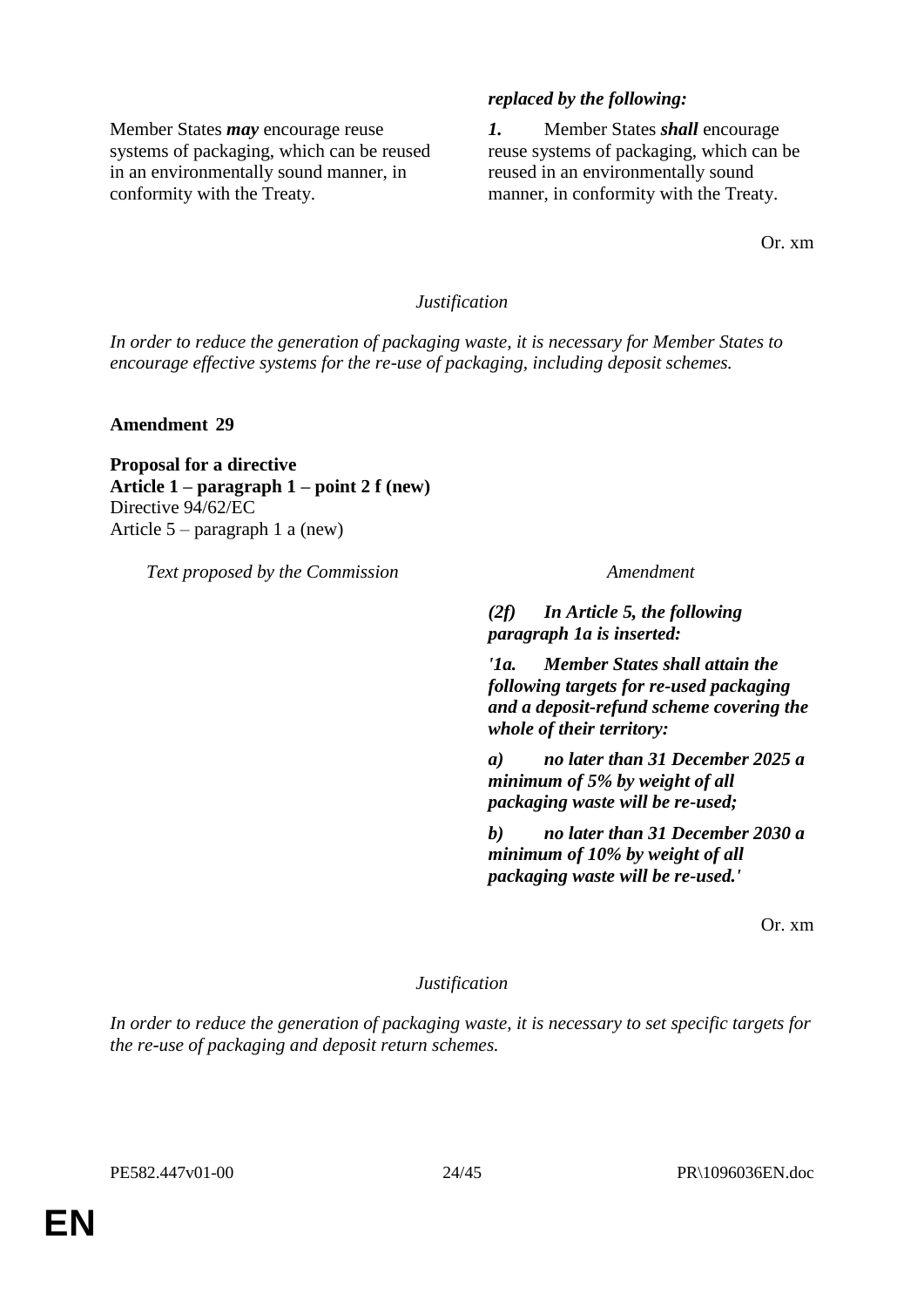**Proposal for a directive Article 1 – paragraph 1 – point 2 g (new)** Directive 94/62/EC Article 5 – paragraph 1 b (new)

*Text proposed by the Commission Amendment*

*(2g) In Article 5, the following paragraph 1b is inserted:*

*'1b. In order to attain the targets set out in paragraph 2, Member State shall take at least the following measures:*

*- encouraging the use of deposit return schemes for re-usable packaging products;*

*- incentivising the setting up of a minimum percentage of re-useable packaging placed on the market every year per packaging stream;*

*- providing adequate economic incentives to producers of re-usable packaging.'*

Or. xm

#### *Justification*

*In order to attain the targets set out in paragraph 2, Member States must take a series of measures to encourage the use of deposit return schemes and to incentivise the setting of a minimum percentage of re-useable packaging per year and the production of re-usable packaging.*

### **Amendment 31**

**Proposal for a directive Article 1 – paragraph 1 – point 2 h (new)** Directive 94/62/EC Article 5 – paragraph 1 c (new)

*Text proposed by the Commission Amendment*

*(2h) In Article 5, the following paragraph 1c is inserted:*

PR\1096036EN.doc 25/45 PE582.447v01-00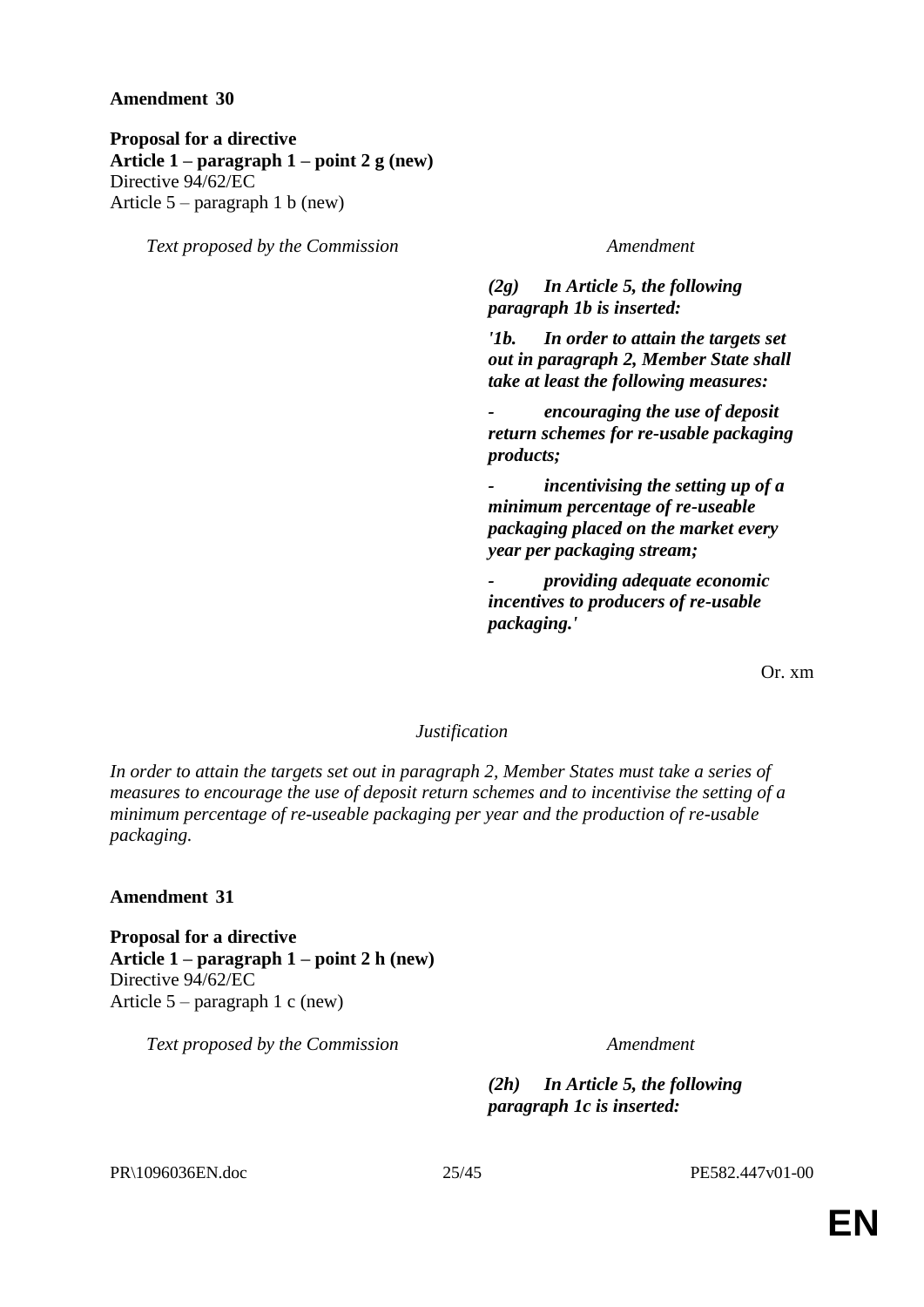*'1c. Re-used package and packaging which is collected by a deposit-refund scheme may be counted towards the attainment of prevention targets established by national prevention programmes adopted in accordance with the criteria laid down in Article 4.*

*The Commission shall present a proposal for the implementation of an Union –wide deposit scheme for re-usable packaging at the latest 18 months by [Office of Publications, please insert date of entry into force of this Directive + 18 months].'*

Or. xm

# *Justification*

*Packaging and re-used packaging which is collected under a deposit-refund scheme should count towards targets established by national prevention programmes adopted in accordance with the criteria laid down in Article 4 of this Directive.*

**Amendment 32**

**Proposal for a directive Article 1 – paragraph 1 – point 3 – point a** Directive 94/62/EC Article 6 – title

*Text proposed by the Commission Amendment*

(a) the title is replaced by 'Recovery, re-use and recycling';

(a) the title is replaced by 'Recovery, *preparing for* re-use and recycling';

Or. xm

#### *Justification*

*The title of this article should be amended so as to make it clear that operations to prepare material for re-use concern packaging waste.*

**Amendment 33**

**Proposal for a directive Article 1 – paragraph 1 – point 3 – point a a (new)**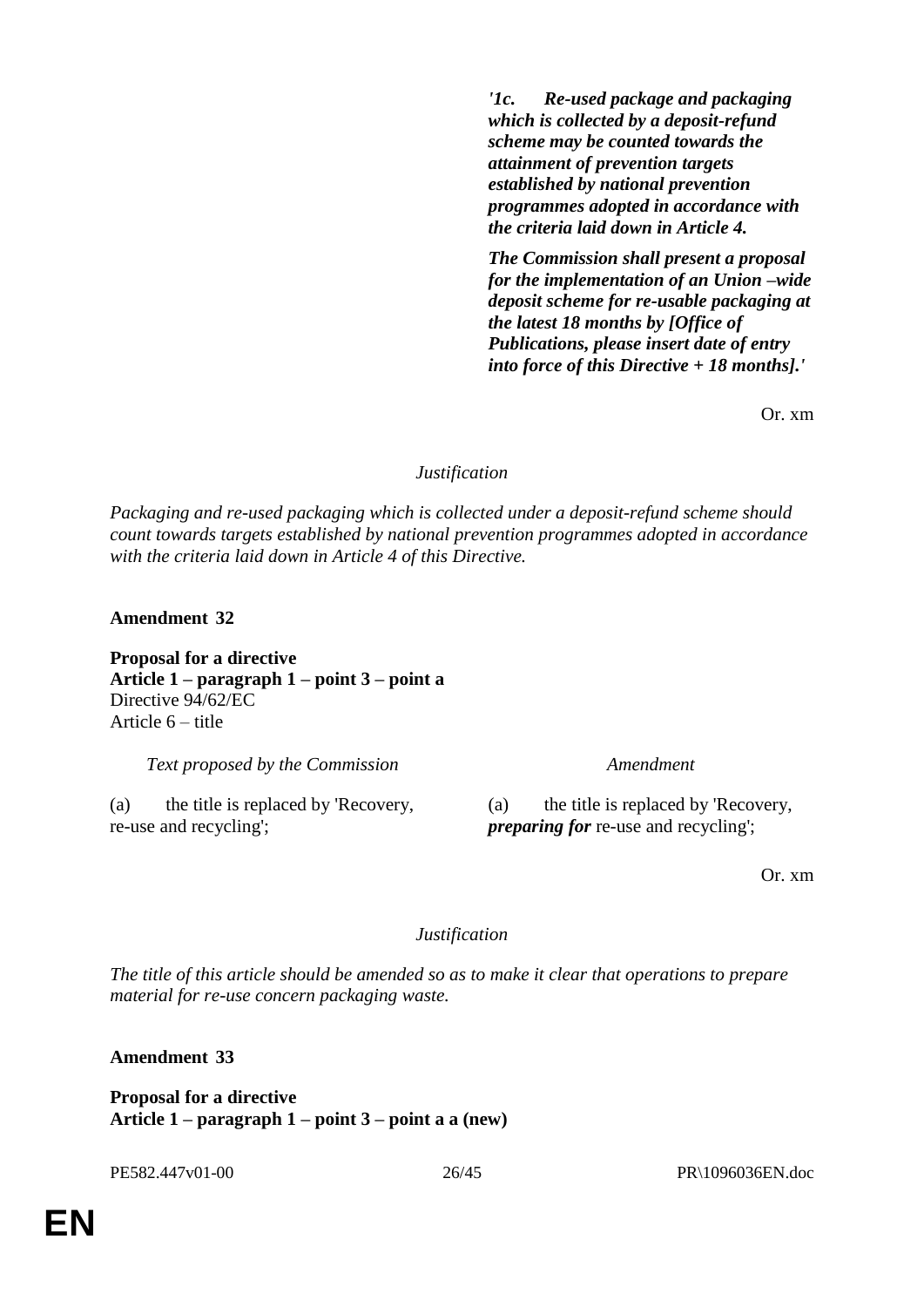*(aa) In Article 6, the following paragraph -1 is inserted:*

*'-1. Member States shall take measures to promote sorting systems for all packaging materials.'*

Or. xm

# *Justification*

*It is vital that Member States should take measures to promote sorting of packaging waste.*

# **Amendment 34**

**Proposal for a directive Article 1 – paragraph 1 – point 3 – point b** Directive 94/62/EC Article 6 – paragraph 1 – point f

*Text proposed by the Commission Amendment*

(f) no later than 31 December 2025 a minimum of *65%* by weight of all packaging waste will be prepared for reuse and recycled;

(f) no later than 31 December 2025 a minimum of *70%* by weight of all packaging waste *generated* will be prepared for reuse and recycled;

Or. xm

# *Justification*

*In order to accelerate the transition to a circular economy, it is necessary for targets for preparation for re-use and recycling of packaging waste to be raised to at least 70% in 2025 and 80% in 2030, in line with the stance taken by the European Parliament on 9 July 2015 in its resolution on 'Resource efficiency: moving towards a circular economy'.*

**Amendment 35**

**Proposal for a directive Article 1 – paragraph 1 – point 3 – point b**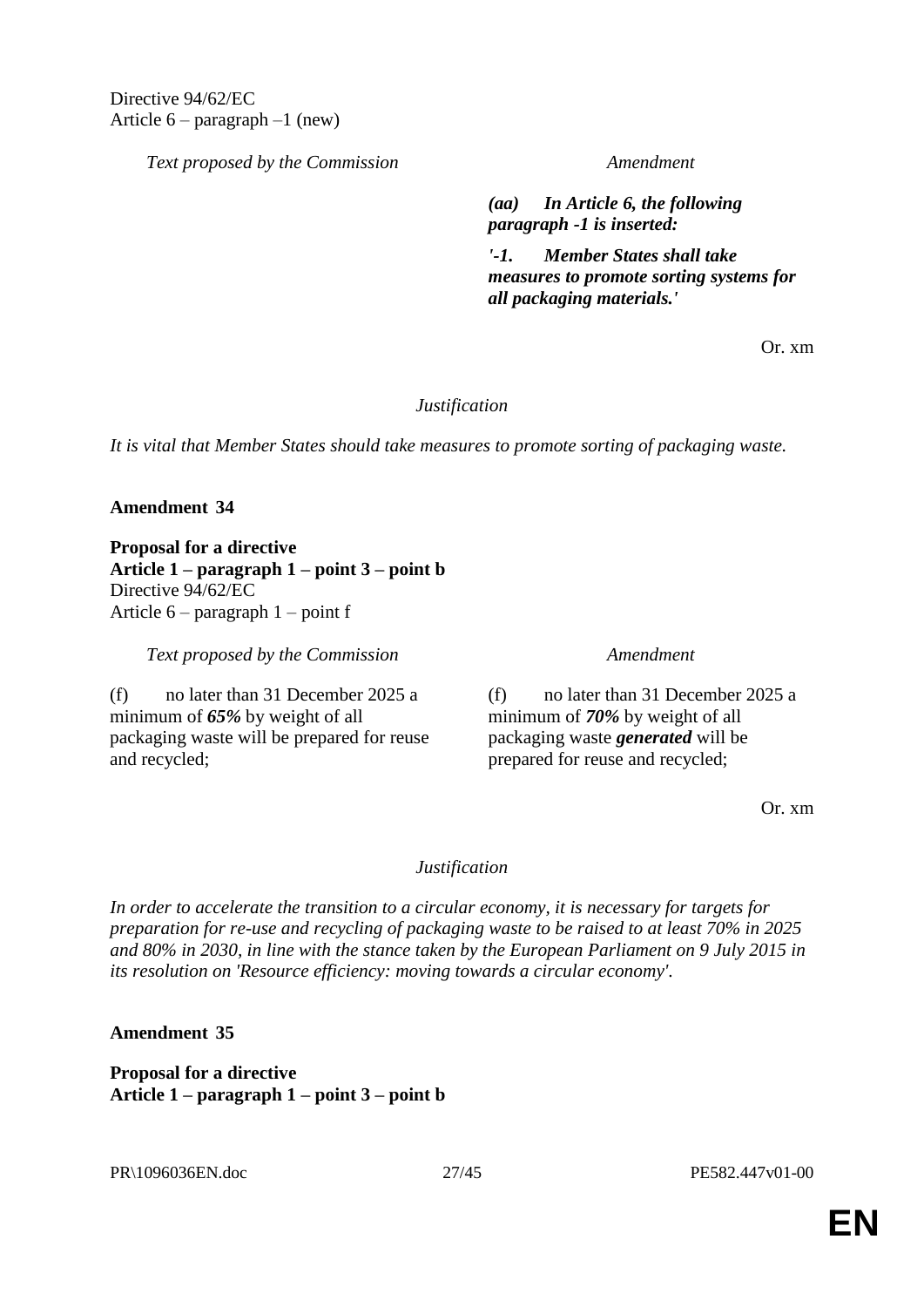(i) *55* % of plastic; (i) *60* % of plastic;

Or. xm

# *Justification*

*In order to accelerate the transition to a circular economy, it is necessary for targets for preparation for re-use and recycling of packaging waste to be raised to at least 70% in 2025 and 80% in 2030, in line with the stance taken by the European Parliament on 9 July 2015 in its Resolution on 'Resource efficiency: moving towards a circular economy'.*

# **Amendment 36**

**Proposal for a directive Article 1 – paragraph 1 – point 3 – point b** Directive 94/62/EC Article 6 – paragraph 1 – point g – point ii

*Text proposed by the Commission Amendment*

(ii) *60%* of wood; (ii) *65%* of wood;

Or. xm

# *Justification*

*In order to accelerate the transition to a circular economy, it is necessary for targets for preparation for re-use and recycling of packaging waste to be raised to at least 70% in 2025 and 80% in 2030, in line with the stance taken by the European Parliament on 9 July 2015 in its resolution on 'Resource efficiency: moving towards a circular economy'.*

# **Amendment 37**

**Proposal for a directive Article 1 – paragraph 1 – point 3 – point b** Directive 94/62/EC Article  $6$  – paragraph  $1$  – point  $g$  – point iii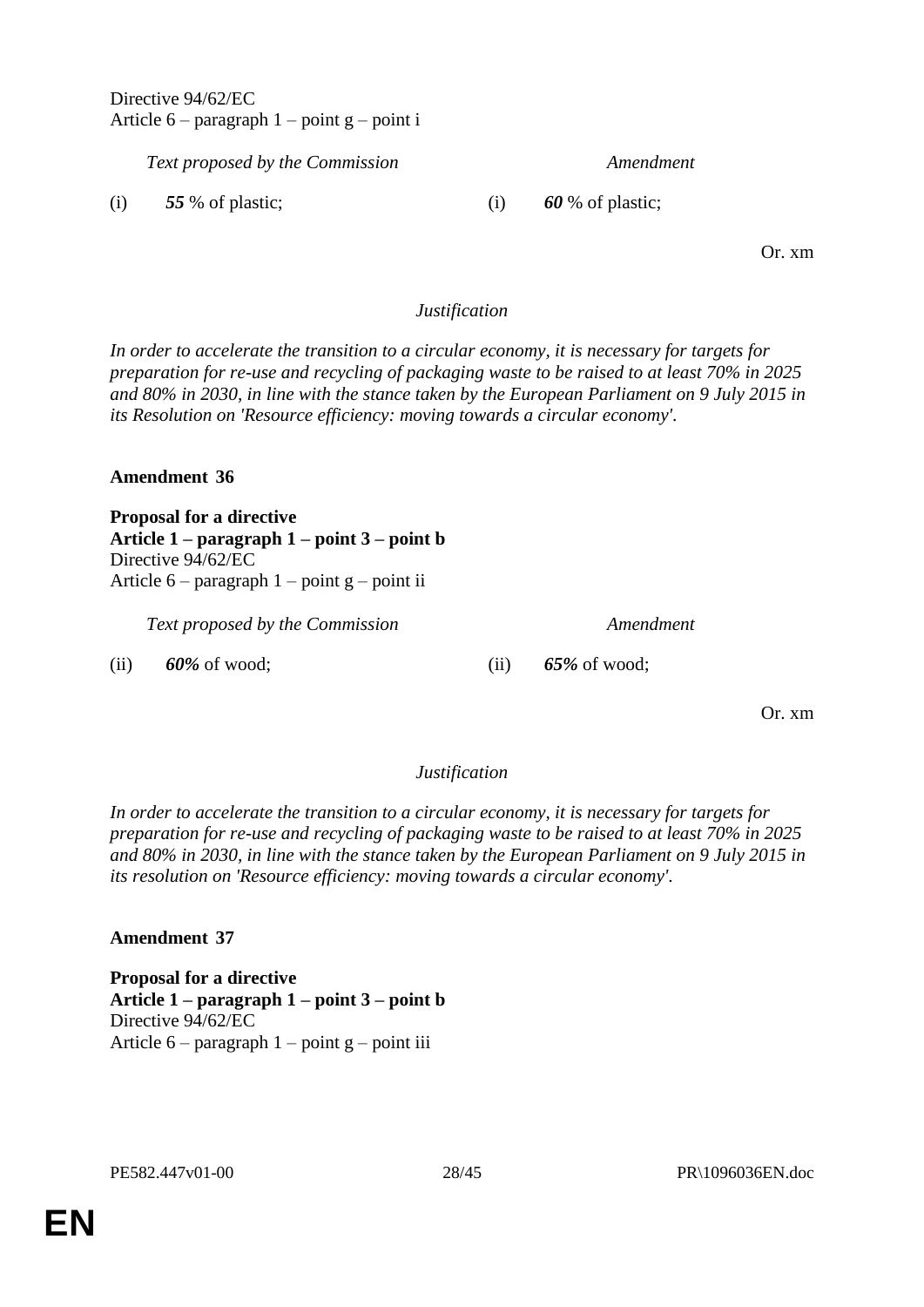(iii) *75%* of ferrous metal; (iii) *80%* of ferrous metal;

Or. xm

# *Justification*

*In order to accelerate the transition to a circular economy, it is necessary for targets for preparation for re-use and recycling of packaging waste to be raised to at least 70% in 2025 and 80% in 2030, in line with the stance taken by the European Parliament on 9 July 2015 in its resolution on 'Resource efficiency: moving towards a circular economy'.*

### **Amendment 38**

**Proposal for a directive Article 1 – paragraph 1 – point 3 – point b** Directive 94/62/EC Article 6 – paragraph 1 – point g – point iv

*Text proposed by the Commission Amendment*

(iv) *75%* of aluminium; (iv) *80%* of aluminium;

Or. xm

#### *Justification*

*In order to accelerate the transition to a circular economy, it is necessary for targets for preparation for re-use and recycling of packaging waste to be raised to at least 70% in 2025 and 80% in 2030, in line with the stance taken by the European Parliament on 9 July 2015 in its resolution on 'Resource efficiency: moving towards a circular economy'.*

# **Amendment 39**

**Proposal for a directive Article 1 – paragraph 1 – point 3 – point b** Directive 94/62/EC Article  $6$  – paragraph  $1$  – point  $g$  – point v

*Text proposed by the Commission Amendment*

(v) *75%* % of glass; (v) *80* % of glass;

PR\1096036EN.doc 29/45 PE582.447v01-00

Or. xm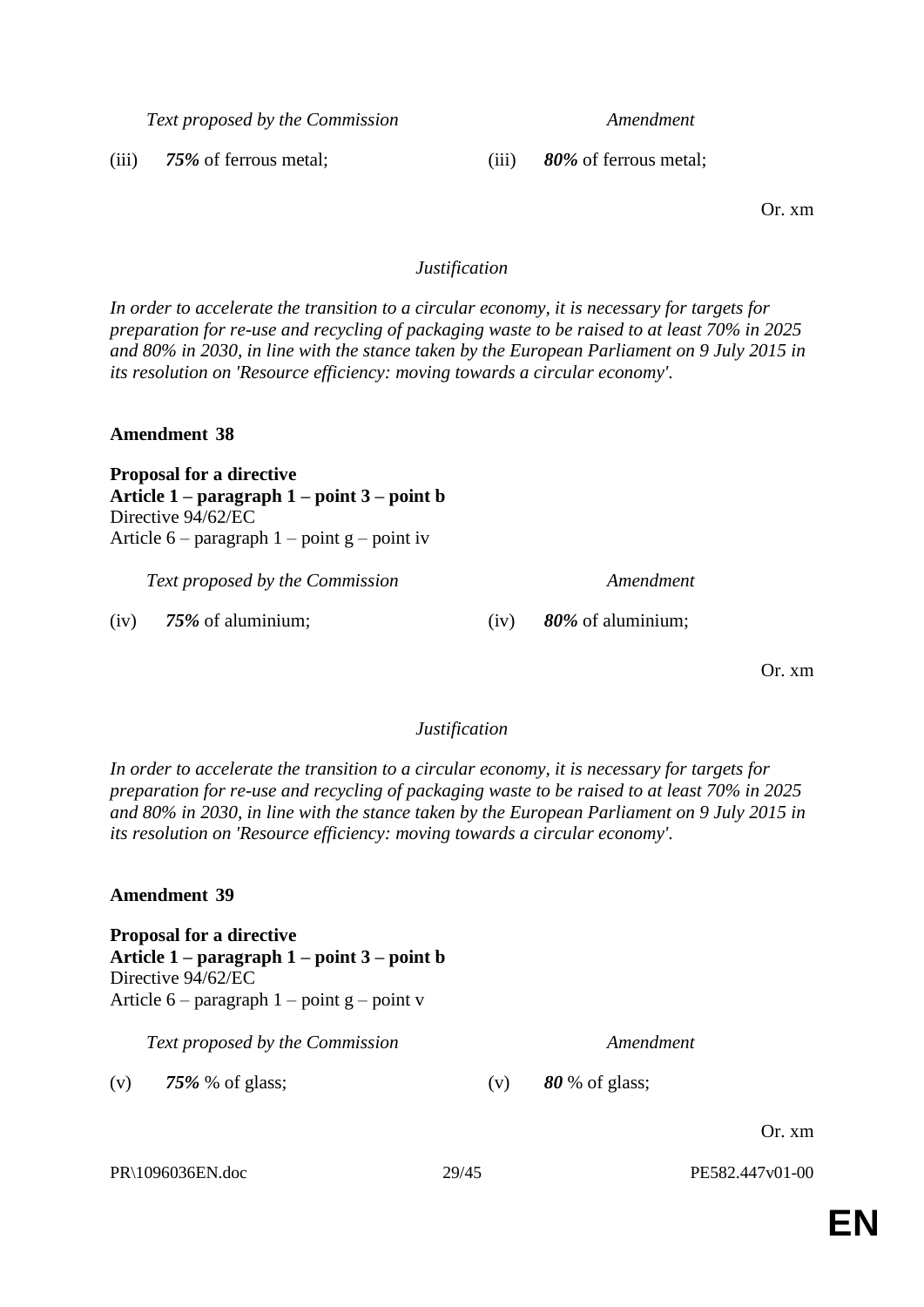# *Justification*

*In order to accelerate the transition to a circular economy, it is necessary for targets for preparation for re-use and recycling of packaging waste to be raised to at least 70% in 2025 and 80% in 2030, in line with the stance taken by the European Parliament on 9 July 2015 in its resolution on 'Resource efficiency: moving towards a circular economy'.*

### **Amendment 40**

**Proposal for a directive Article 1 – paragraph 1 – point 3 – point b** Directive 94/62/EC Article 6 – paragraph 1 – point g – point vi

*Text proposed by the Commission Amendment*

(vi) *75%* of paper and cardboard; (vi) *90%* of paper and cardboard;

Or. xm

# *Justification*

*In order to accelerate the transition to a circular economy, it is necessary for targets for preparation for re-use and recycling of packaging waste to be raised to at least 70% in 2025 and 80% in 2030, in line with the stance taken by the European Parliament on 9 July 2015 in its resolution on 'Resource efficiency: moving towards a circular economy'.*

# **Amendment 41**

**Proposal for a directive Article 1 – paragraph 1 – point 3 – point b**  Directive 94/62/EC Article 6 – paragraph 1 – point h

*Text proposed by the Commission Amendment*

(h) no later than 31 December 2030 a minimum of *75%* by weight of all packaging waste will be prepared for reuse and recycled;

(h) no later than 31 December 2030 a minimum of *80%* by weight of all packaging waste *generated* will be prepared for reuse and recycled;

Or. xm

# *Justification*

*In order to accelerate the transition to a circular economy, it is necessary for targets for* 

PE582.447v01-00 30/45 PR\1096036EN.doc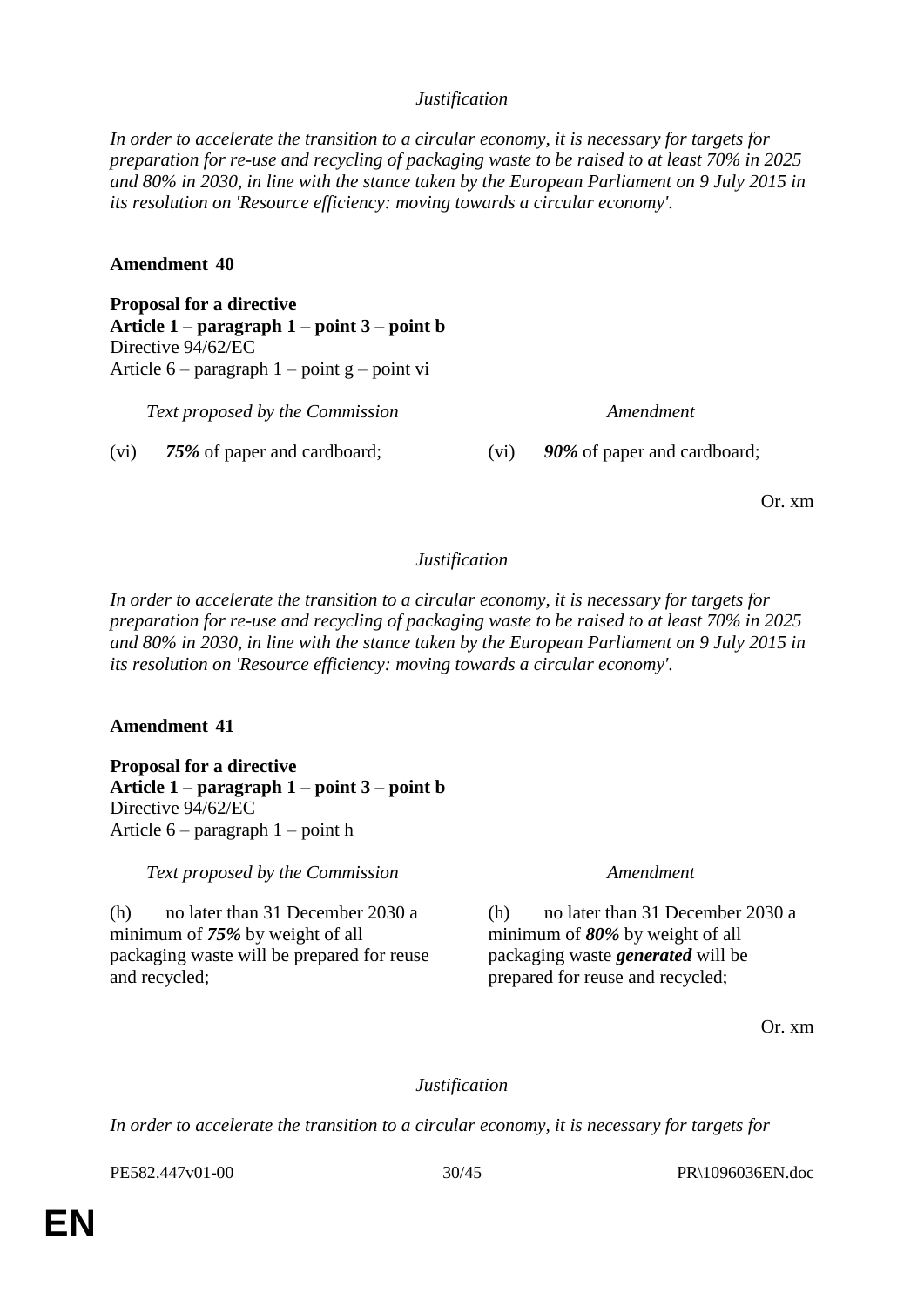*preparation for re-use and recycling of packaging waste to be raised to at least 70% in 2025 and 80% in 2030, in line with the stance taken by the European Parliament on 9 July 2015 in its resolution on 'Resource efficiency: moving towards a circular economy'.*

**Amendment 42**

**Proposal for a directive Article 1 – paragraph 1 – point 3 – point b**  Directive 94/62/EC Article 6 – paragraph 1 – point i – point i

|     | Text proposed by the Commission | Amendment       |
|-----|---------------------------------|-----------------|
| (i) | $75\%$ of wood;                 | $80\%$ of wood; |

Or. xm

# *Justification*

*In order to accelerate the transition to a circular economy, it is necessary for targets for preparation for re-use and recycling of packaging waste to be raised to at least 70% in 2025 and 80% in 2030, in line with the stance taken by the European Parliament on 9 July 2015 in its resolution on 'Resource efficiency: moving towards a circular economy'.*

# **Amendment 43**

**Proposal for a directive Article 1 – paragraph 1 – point 3 – point b**  Directive 94/62/EC Article 6 – paragraph 1– point i – point ii

*Text proposed by the Commission Amendment*

(ii) *85%* of ferrous metal; (ii) *90%* of ferrous metal;

Or. xm

# *Justification*

*In order to accelerate the transition to a circular economy, it is necessary for targets for preparation for re-use and recycling of packaging waste to be raised to at least 70% in 2025 and 80% in 2030, in line with the stance taken by the European Parliament on 9 July 2015 in its resolution on 'Resource efficiency: moving towards a circular economy'.*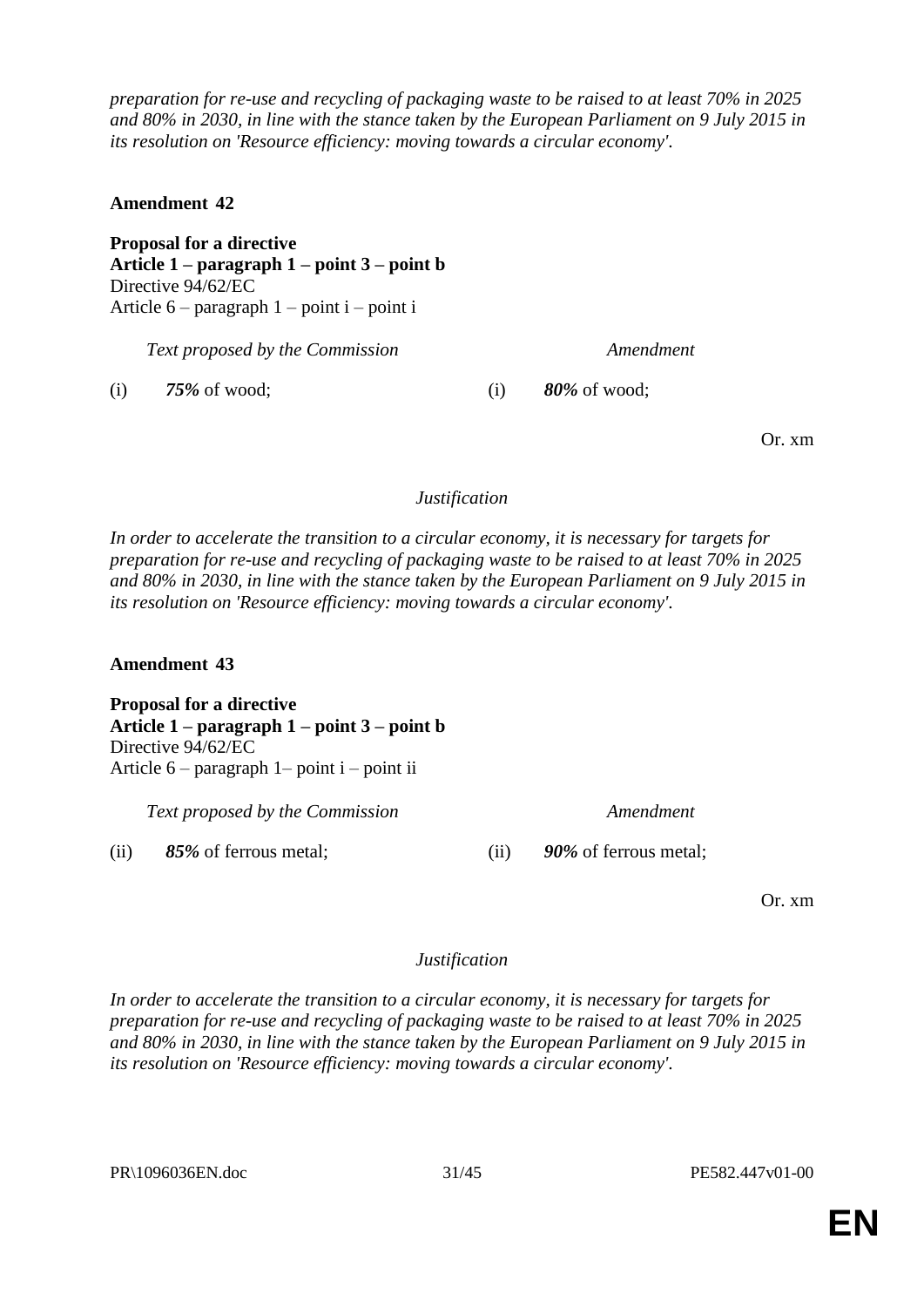**Proposal for a directive Article 1 – paragraph 1 – point 3 – point b**  Directive 94/62/EC Article 6 – paragraph 1 – point i – point iii

*Text proposed by the Commission Amendment*

(iii) *85%* of aluminium; (iii) *90%* of aluminium;

Or. xm

*Justification*

*In order to accelerate the transition to a circular economy, it is necessary for targets for preparation for re-use and recycling of packaging waste to be raised to at least 70% in 2025 and 80% in 2030, in line with the stance taken by the European Parliament on 9 July 2015 in its resolution on 'Resource efficiency: moving towards a circular economy'.*

**Amendment 45**

**Proposal for a directive Article 1 – paragraph 1 – point 3 – point b**  Directive 94/62/EC Article  $6$  – paragraph  $1$  – point i – point iv

*Text proposed by the Commission Amendment*

(iv) *85%* of glass; (iv) *90%* of glass;

Or. xm

*Justification*

*In order to accelerate the transition to a circular economy, it is necessary for targets for preparation for re-use and recycling of packaging waste to be raised to at least 70% in 2025 and 80% in 2030, in line with the stance taken by the European Parliament on 9 July 2015 in its resolution on 'Resource efficiency: moving towards a circular economy'.*

**Amendment 46**

**Proposal for a directive Article 1 – paragraph 1 – point 3 – point b –** Directive 94/62/EC Article  $6$  – paragraph  $1$  – point i – point v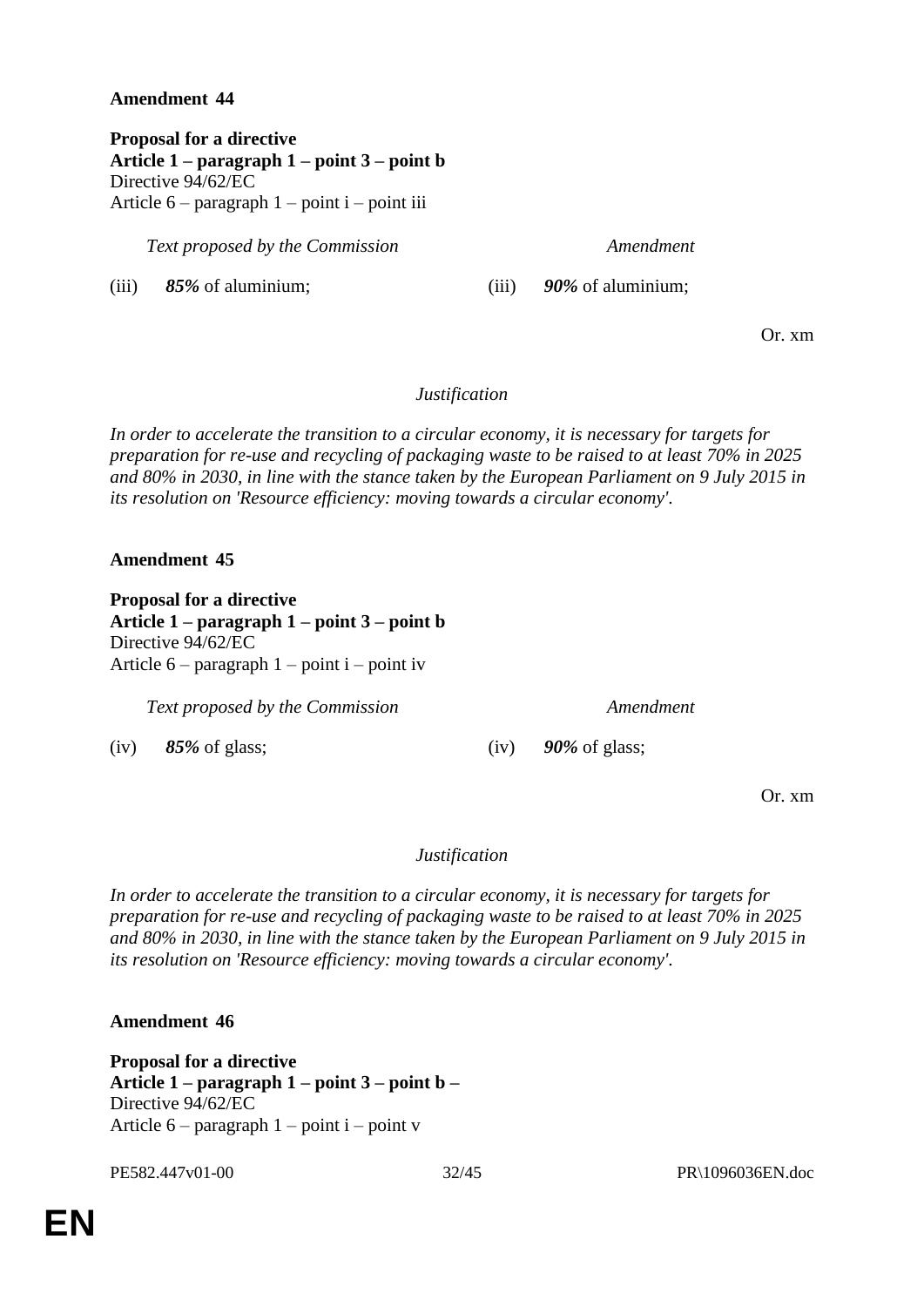*(v) 85% of paper and cardboard. deleted*

Or. xm

### *Justification*

*In order to accelerate the transition to a circular economy, it is necessary for targets for preparation for re-use and recycling of packaging waste to be raised to at least 70% in 2025 and 80% in 2030, in line with the stance taken by the European Parliament on 9 July 2015 in its resolution on 'Resource efficiency: moving towards a circular economy'.*

# **Amendment 47**

**Proposal for a directive Article 1 – paragraph 1 – point 3 – point c** Directive 94/62/EC Article 6 – paragraph 2

### *Text proposed by the Commission Amendment*

2. Packaging waste exported from the Union shall only be counted towards the attainment of the targets laid down in paragraph 1 by the Member State in which the packaging waste was collected if the requirements of Article 6a (4) are met and if, in accordance with Regulation (EC) No 1013/2006 of the European Parliament and of the Council(\*), the exporter can prove that the shipment of waste complies with the requirements of that Regulation and that the treatment of waste outside the Union took place in conditions that are equivalent to the requirements of the relevant Union environmental legislation.

2. Packaging waste exported from the Union shall only be counted towards the attainment of the targets laid down in paragraph 1 by the Member State in which the packaging waste was collected if the requirements of Article 6a (4) are met and if, in accordance with Regulation (EC) No 1013/2006 of the European Parliament and of the Council(\*), the exporter can prove that the shipment of waste complies with the requirements of that Regulation and that the treatment of waste outside the Union took place in conditions that are equivalent to the requirements of the relevant Union environmental*, health and safety at work* legislation *and the delegated acts adopted under paragraph 2 of Article 6a of this Directive*.

Or. xm

#### *Justification*

*The Commission should ensure that operations to prepare waste for re-use and recycling* 

PR\1096036EN.doc 33/45 PE582.447v01-00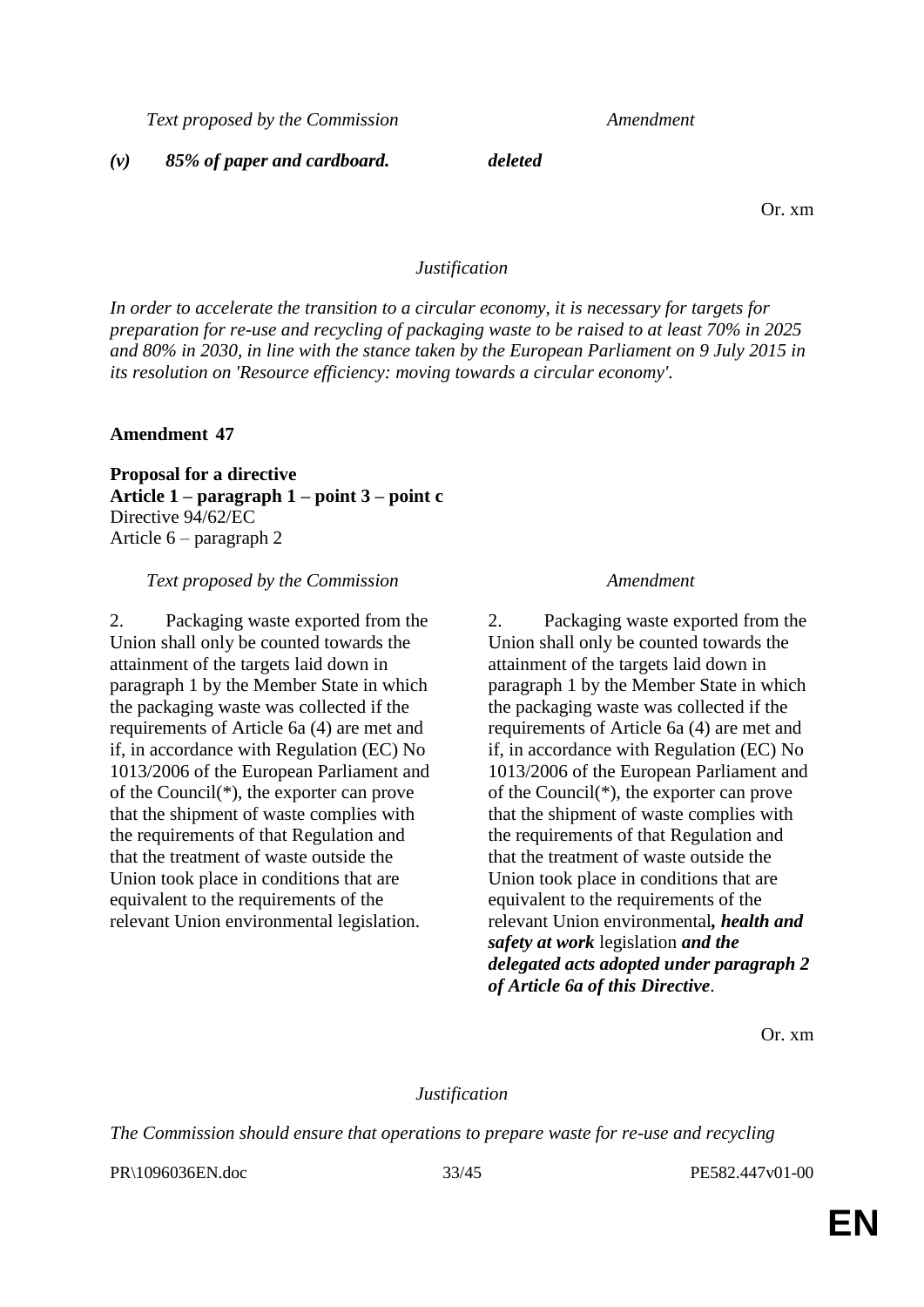*which are performed in countries outside the EU comply with rules similar to those which are mandatory in the various Member States if they are to count towards EU targets.*

# **Amendment 48**

**Proposal for a directive Article 1 – paragraph 1 – point 3 – point c** Directive 94/62/EC Article 6 – paragraph 3

# *Text proposed by the Commission Amendment*

3. Packaging waste sent to another Member State for the purposes of preparing for reuse, recycling *or recovery* in that other Member State may only be counted towards the attainment of the targets laid down in paragraph 1(f) to (i) by the Member State in which the packaging waste was collected.

3. Packaging waste sent to another Member State for the purposes of preparing for reuse *or* recycling in that other Member State may only be counted towards the attainment of the targets laid down in paragraph 1(f) to (i) by the Member State in which the packaging waste was collected.

Or. xm

# *Justification*

*This Directive does not set targets for recovery of waste but only for its preparation for re-use and recycling.*

# **Amendment 49**

**Proposal for a directive Article 1 – paragraph 1 – point 3 – point c a (new)** Directive 94/62/EC Article 6 – paragraph 4

*Present text Amendment*

*appropriate,* encourage the use of materials obtained from recycled packaging waste for the manufacturing of packaging and

4. Member States shall*, where* 

# *(ca) In Article 6, paragraph 4 is replaced by the following:*

*'*4. Member States shall encourage the use of materials obtained from recycled packaging waste for the manufacturing of packaging and other products by:

(a) improving market conditions for (a) improving market conditions for

#### PE582.447v01-00 34/45 PR\1096036EN.doc

other products by: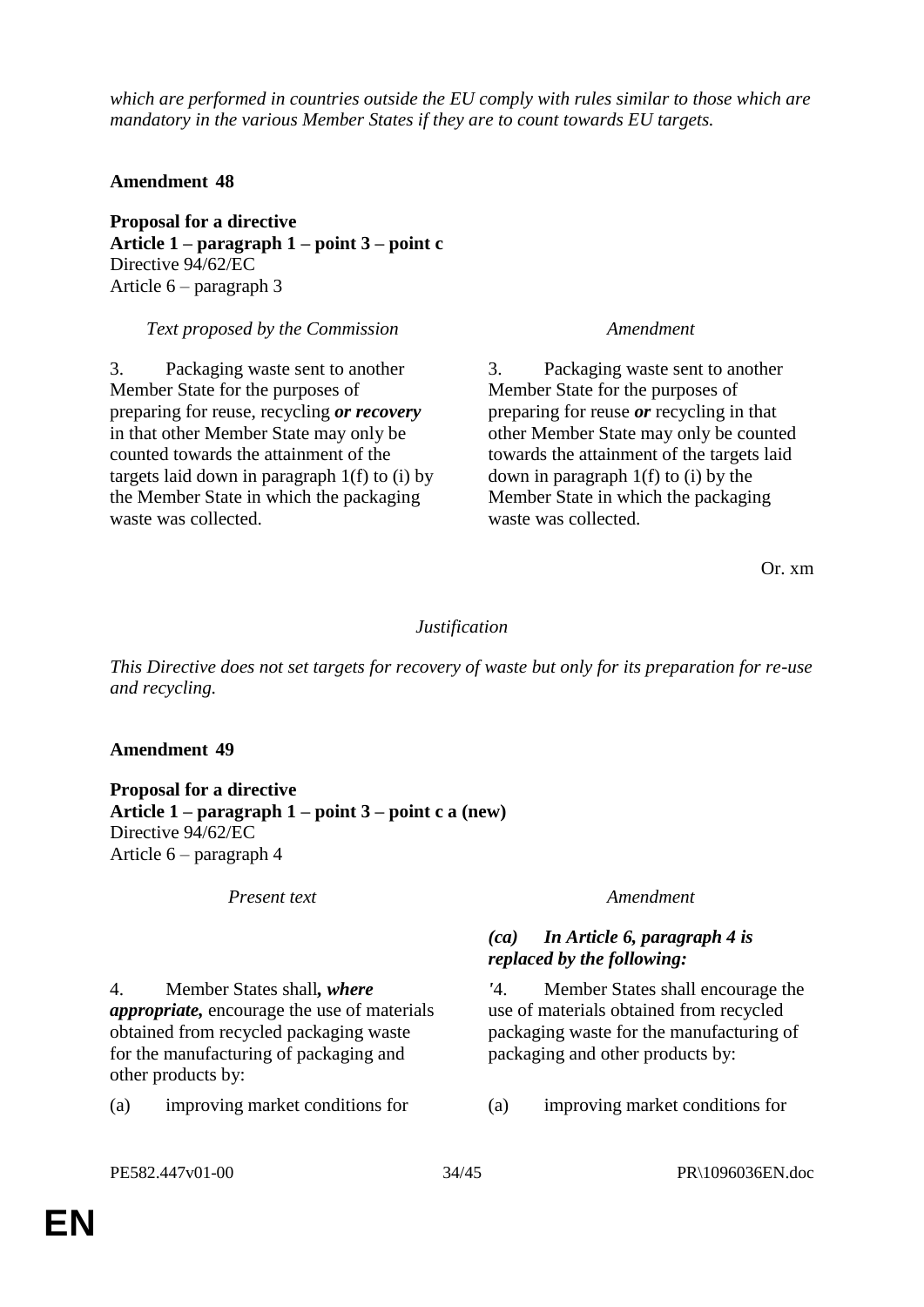such materials; such materials;

(b) reviewing existing regulations preventing the use of those materials.

(b) reviewing existing regulations preventing the use of those materials;

*(ba) making use of adequate economic instruments in order to incentivise the uptake of secondary raw material, such as fiscal incentives based on the recycled content of the products and green public procurement criteria;*

*(bb) promoting materials that, when recycled, do not endanger human health when they are recycled into food contact materials.'*

Or. xm

# *Justification*

*Member States should encourage the use of materials obtained from recycled packaging waste for the production of packaging and other products, by improving market conditions for such materials and reviewing existing legislation which hampers their use, as well as creating incentives to use secondary raw materials and promoting materials which, once recycled, do not damage human health.*

# **Amendment 50**

**Proposal for a directive Article 1 – paragraph 1 – point 4** Directive 94/62/EC Article 6a – paragraph 1 – point a

*Text proposed by the Commission Amendment*

(a) the weight of the packaging waste recycled shall be understood as the weight of the input waste entering the final recycling process;

(a) the weight of the packaging waste recycled shall be understood as the weight of the input waste entering the final recycling process *in a given year*;

Or. xm

# *Justification*

*In order to determine clearly whether targets for preparation for re-use and recycling have been attained, it is necessary to indicate the period to which they relate.*

PR\1096036EN.doc 35/45 PE582.447v01-00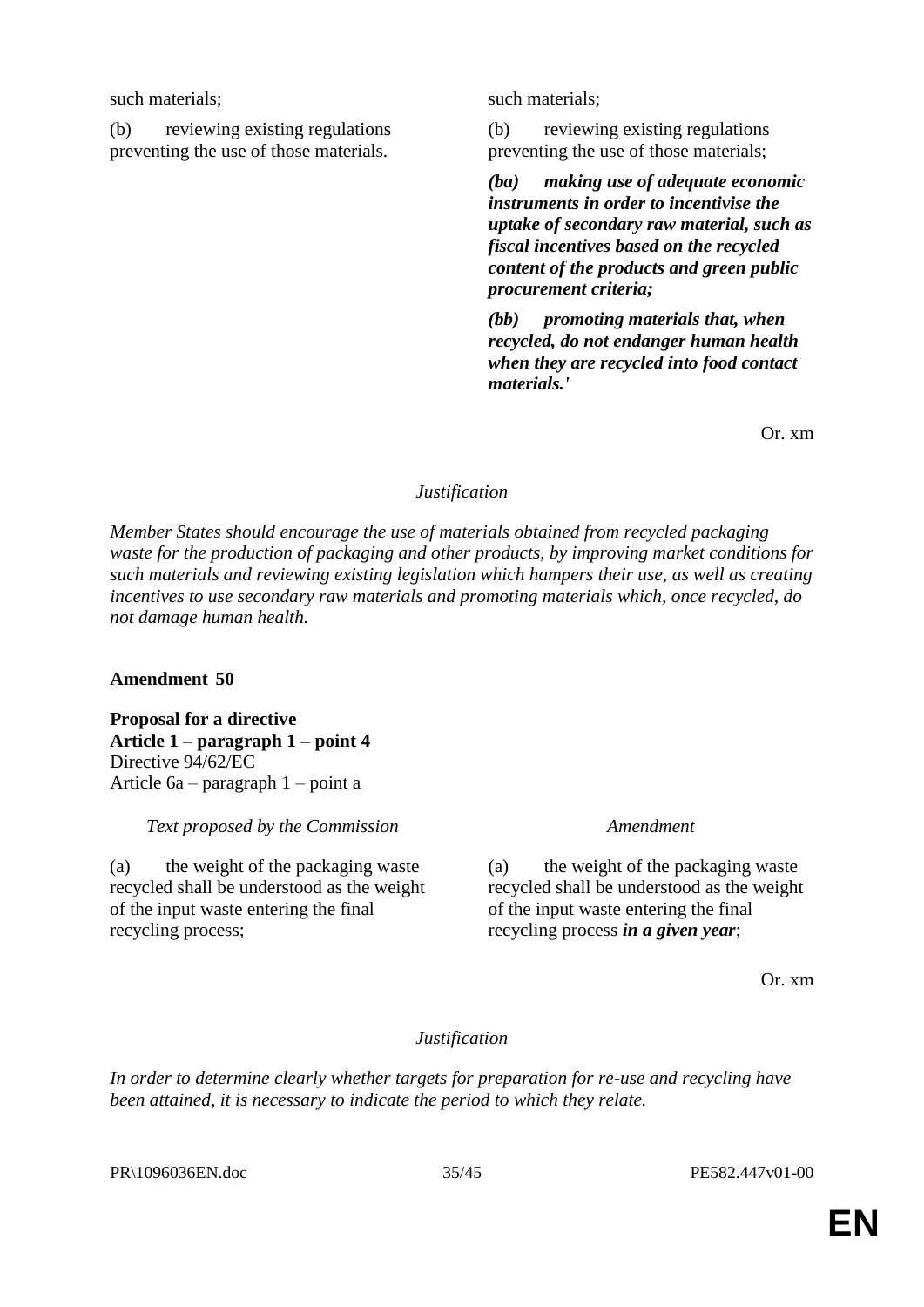**Proposal for a directive Article 1 – paragraph 1 – point 4** Directive 94/62/EC Article 6a – paragraph 1 – point b

# *Text proposed by the Commission Amendment*

(b) the weight of the packaging waste prepared for reuse shall be understood as the weight of packaging waste that has been recovered or collected by a recognised preparation for re-use operator and has undergone all necessary checking, cleaning and repairing operations to enable re-use without further sorting or preprocessing;

(b) the weight of the packaging waste prepared for reuse shall be understood as the weight of packaging waste that has been recovered or collected *in a given year* by a recognised preparation for re-use operator and has undergone all necessary checking, cleaning and repairing operations to enable re-use without further sorting or pre-processing;

Or. xm

# *Justification*

*In order to determine clearly whether targets for preparation for re-use and recycling have been attained, it is necessary to indicate the period to which they relate.*

# **Amendment 52**

**Proposal for a directive Article 1 – paragraph 1 – point 4** Directive 94/62/EC Article 6a – paragraph 1 – point c

*Text proposed by the Commission Amendment*

*(c) Member States may include products and components prepared for reuse by recognised preparation for re-use operators or deposit-refund schemes. For the calculation of the adjusted rate of packaging waste prepared for re-use and recycled taking into account the weight of the products and components prepared for re-use, Member States shall use verified data from the operators and apply the formula set out in Annex IV.*

*deleted*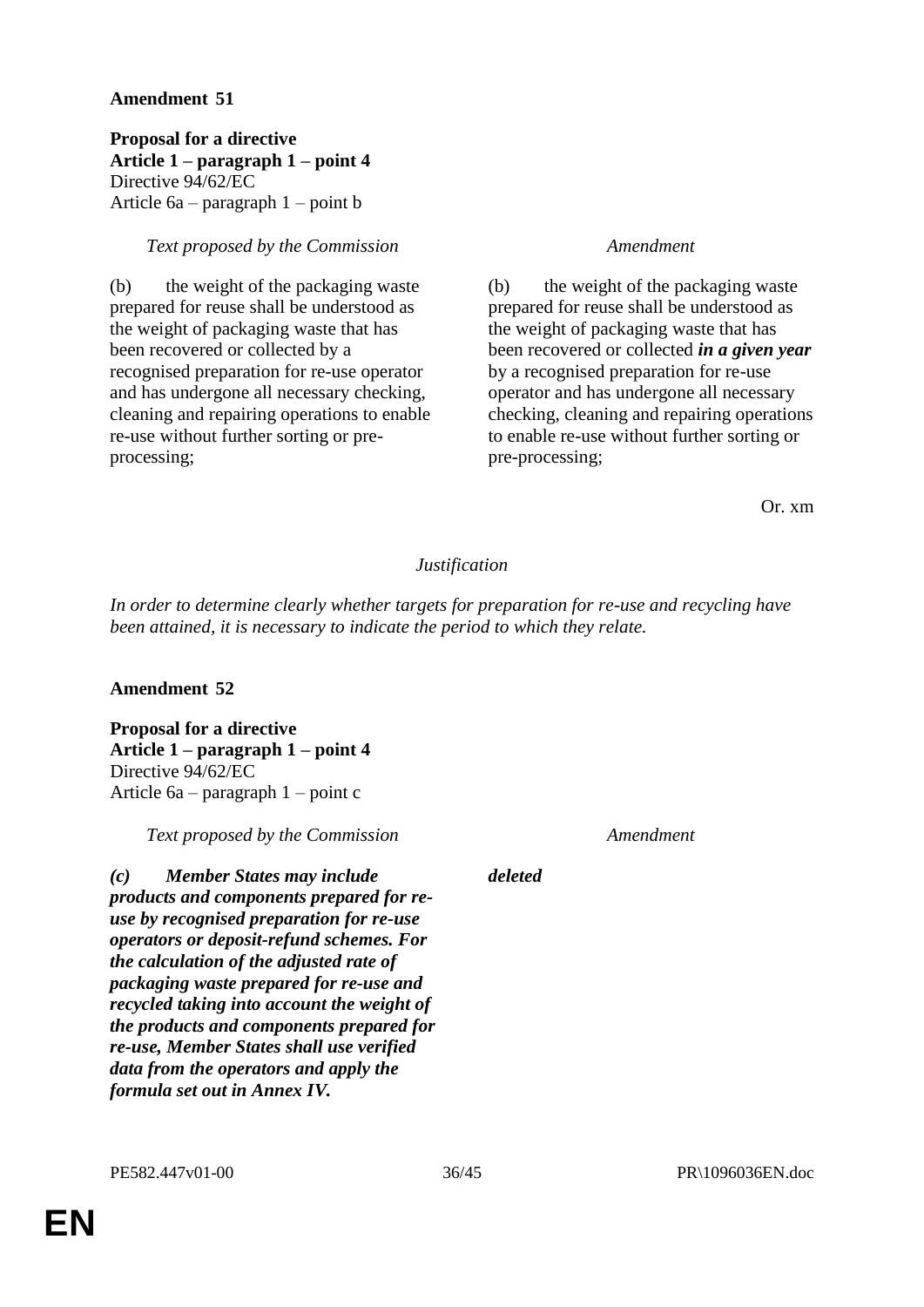*Justification*

*Products and components which have not become waste must not count towards targets for preparation for re-use and recycling, as the operations concerned are waste recovery operations. The re-use of products and components constitutes processing which prevents the generation of waste, so in accordance with the waste hierarchy it should be regarded as a prevention measure.*

**Amendment 53**

**Proposal for a directive Article 1 – paragraph 1 – point 4** Directive 94/62/EC Article 6a – paragraph 1 a (new)

*Text proposed by the Commission Amendment*

*1a. If packaging waste is composed of different materials, each material shall be separately taken into account for the purpose of calculation of the targets laid down in points (1)(f) to (i) of Article 6(1).*

Or. xm

# *Justification*

*For the purpose of the targets set by this Directive, it is important that, if packaging waste comprises various materials, those materials should be calculated separately.*

**Amendment 54**

**Proposal for a directive Article 1 – paragraph 1 – point 4** Directive 94/62/EC Article 6a – paragraph 2

*Text proposed by the Commission Amendment*

2. In order to ensure harmonised conditions for the application of paragraph 1(*b*) and (*c*) *and of Annex IV*, the Commission shall adopt delegated acts in accordance with Article 21a establishing

2. In order to ensure harmonised conditions for the application of paragraph 1(*a*) and (*b*), the Commission shall adopt delegated acts in accordance with Article 21a establishing minimum quality and

PR\1096036EN.doc 37/45 PE582.447v01-00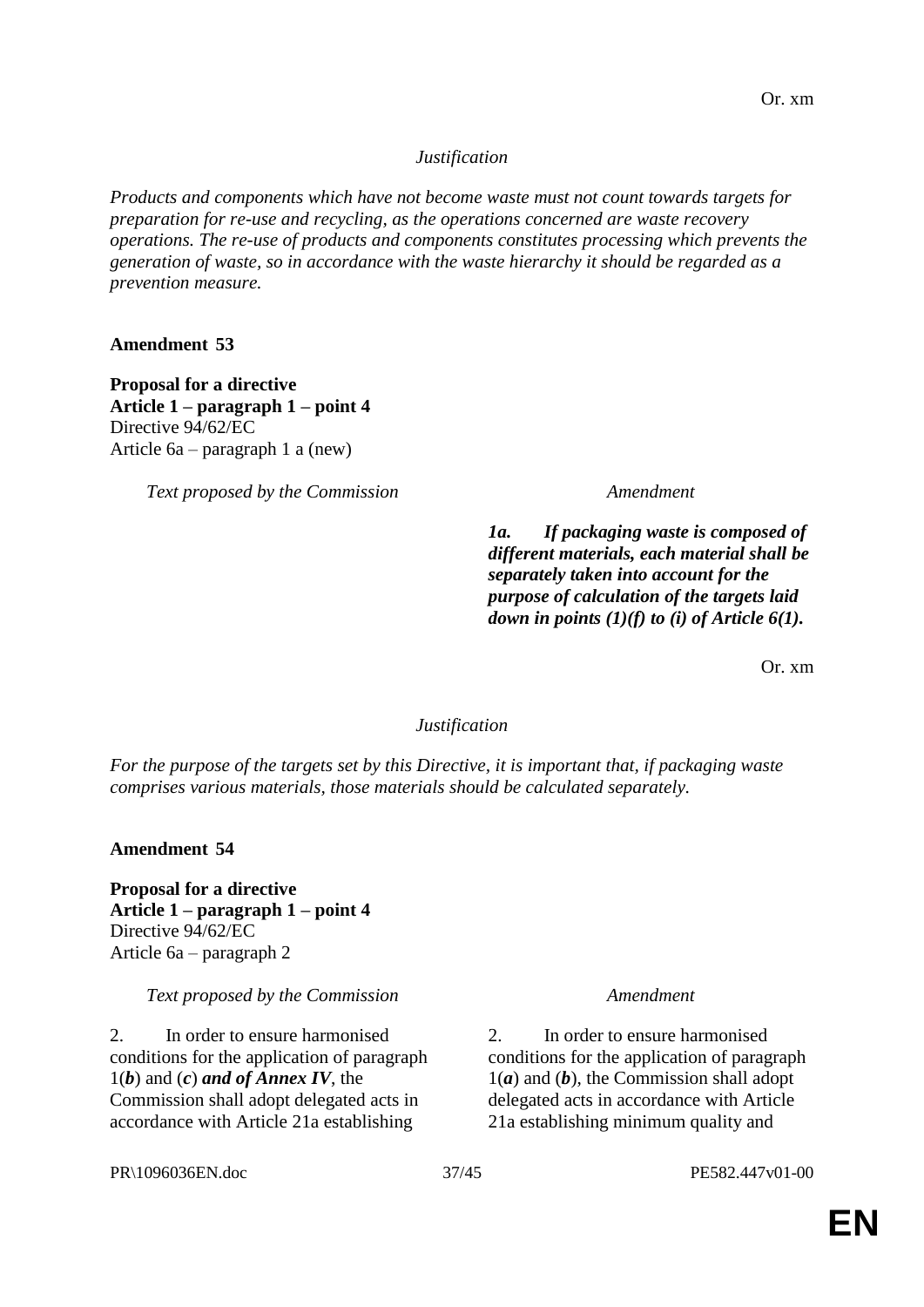minimum quality and operational requirements for the determination of recognised preparation for re-use operators and *deposit-refund schemes*, including specific rules on data collection, verification and reporting.

operational requirements for the determination of recognised preparation for re-use operators and *final recycling operators*, including specific rules on data collection, *traceability and* verification and reporting.

Or. xm

# *Justification*

*To ensure that paragraph 1(a) and (b) of this Directive is applied uniformly, the Commission should adopt delegated acts establishing minimum quality and operational requirements for the determination of recognised preparation-for-re-use-and-recycling operators and of final operators.*

# **Amendment 55**

**Proposal for a directive Article 1 – paragraph 1 – point 4** Directive 94/62/EC Article 6a – paragraph 3

*Text proposed by the Commission Amendment*

*3. By way of derogation from paragraph 1, the weight of the output of any sorting operation may be reported as the weight of the packaging waste recycled provided that:*

*(a) such output waste is sent into a final recycling process;*

*(b) the weight of materials or substances that are not subject to a final recycling process and that are disposed or subject to energy recovery remains below 10% of the total weight to be reported as recycled.*

*deleted*

Or. xm

*Justification*

*In its resolution on 'Resource efficiency: moving towards a circular economy', adopted on 9 July 2015, the European Parliament called for the calculation of targets for preparation for re-use and for recycling to be performed using a single harmonised method in all Member* 

PE582.447v01-00 38/45 PR\1096036EN.doc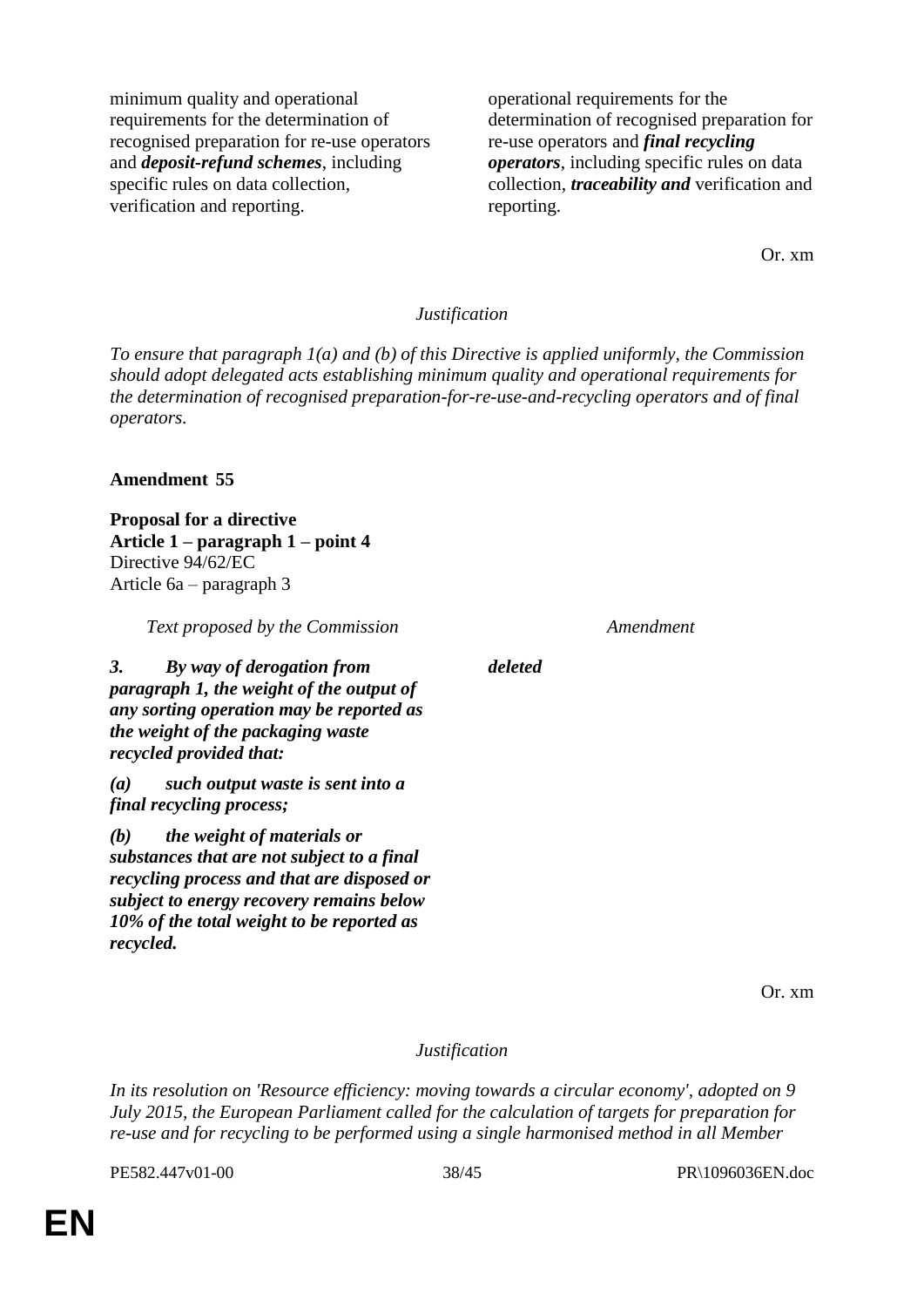*States, based on a solid reporting method preventing the reporting of discarded waste (landfilled or incinerated) as recycled waste.*

# **Amendment 56**

**Proposal for a directive Article 1 – paragraph 1 – point 4** Directive 94/62/EC Article 6a – paragraph 4

# *Text proposed by the Commission Amendment*

4. Member States shall establish an effective system of quality control and traceability of the packaging waste to ensure *that conditions* laid down in paragraph *3(a) and (b)* are met. The system may consist of either electronic registries set up pursuant to Article 35(4) of Directive 2008/98/EC, technical specifications for the quality requirements of sorted waste or any equivalent measure to ensure the reliability and accuracy of the data gathered on recycled waste.

4. Member States shall establish an effective system of quality control and traceability of the packaging waste to ensure *compliance with the rules* laid down in paragraph *1*. The system may consist of either electronic registries set up pursuant to Article 35(4) of Directive 2008/98/EC, technical specifications for the quality requirements of sorted waste or any equivalent measure to ensure the reliability and accuracy of the data gathered on recycled waste. *Member States shall inform the Commission about the method chosen for quality control and traceability.*

Or. xm

# *Justification*

*It is important that Member States should establish a packaging waste monitoring and traceability system to ensure that the rules laid down in Article 1(1) of this Directive are complied with, and that they should inform the Commission about the method chosen for the management of this system.*

# **Amendment 57**

**Proposal for a directive Article 1 – paragraph 1 – point 5** Directive 94/62/EC Article 6b – paragraph 2 a (new)

PR\1096036EN.doc 39/45 PE582.447v01-00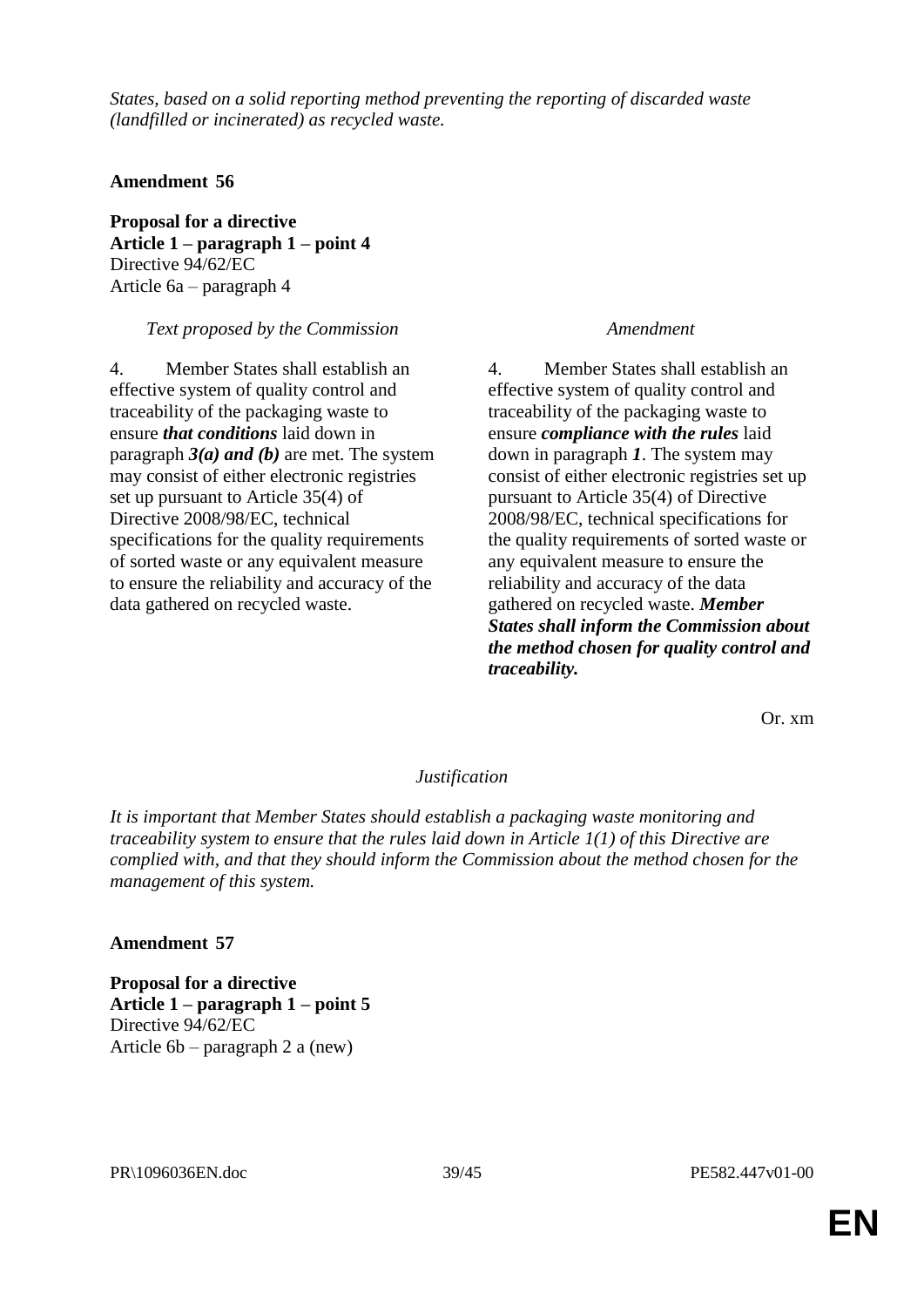*2a. Where necessary, the reports shall address the implementation of other requirements that are additional to those listed in paragraph 1, such as the forecasting of the national target for the prevention of packaging waste generation and the per capita quantity of packaging waste that is disposed of or subject to energy recover.*

Or. xm

# *Justification*

*Where necessary, Commission reports should address the implementation of requirements additional to those listed in paragraph 1.*

**Amendment 58**

**Proposal for a directive Article 1 – paragraph 1 – point 7 – point d** Directive 94/62/EC Article 12 – paragraph 3a

# *Text proposed by the Commission Amendment*

'3a. Member States shall report the data concerning the attainment of the targets laid down in Article 6(1)(a) to (i) for each calendar year to the Commission. They shall report *this data* electronically within 18 months of the end of the reporting year for which the data are collected.

'3a. Member States shall report the data concerning the attainment of the targets laid down in Article *5(1a) (a) and (b) as well as* 6(1)(a) to (i) for each calendar year to the Commission. They shall *collect and process the data in accordance with a common methodology and* report *it* electronically within 18 months of the end of the reporting year for which the data are collected.

Or. en

#### **Amendment 59**

**Proposal for a directive Article 1 – paragraph 1 – point 7 – point d**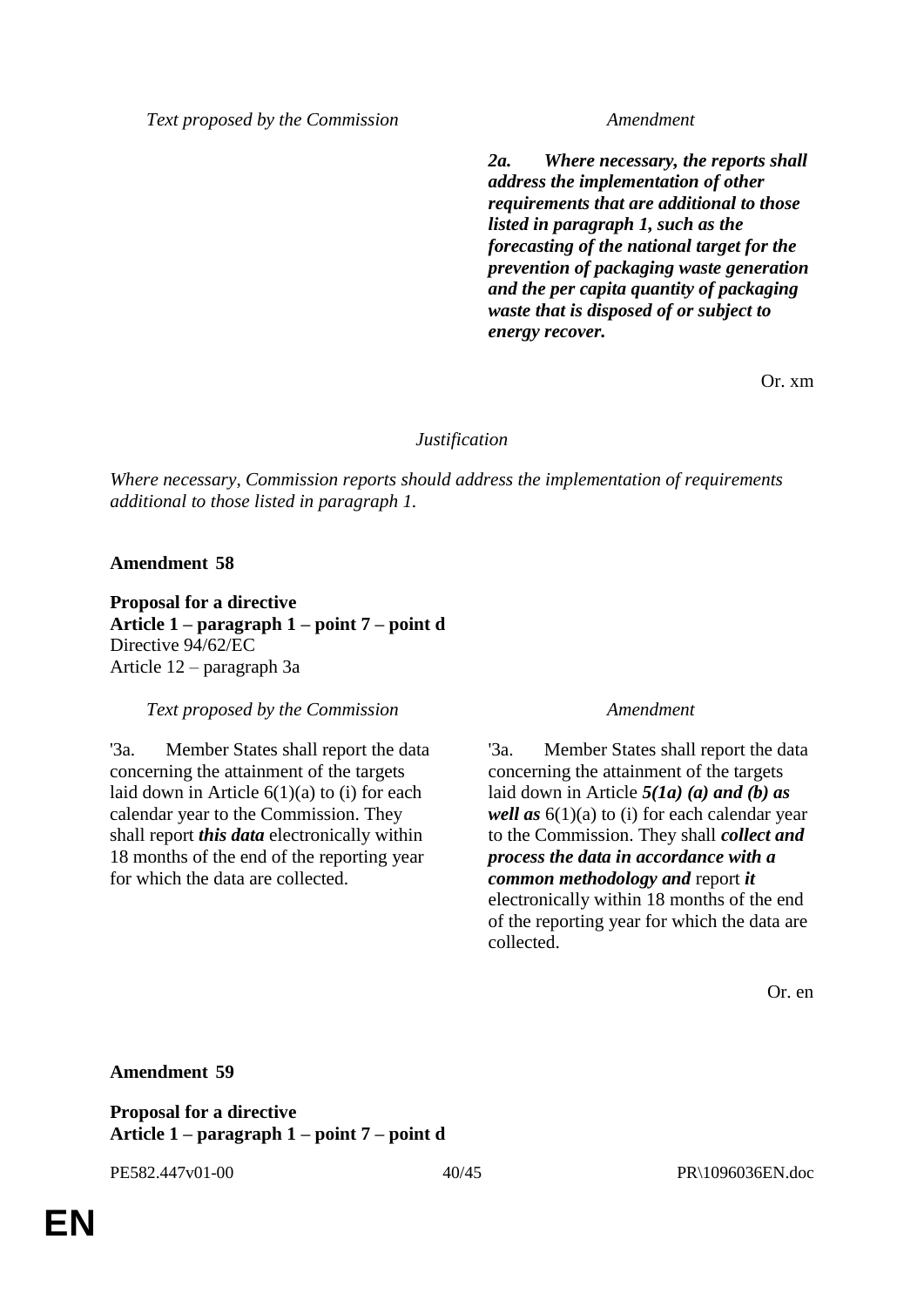Directive 94/62/EC Article 12 – paragraph 3a – subparagraph 2

#### *Text proposed by the Commission Amendment*

The data shall be reported in the format established by the Commission in accordance with paragraph 3d. The first reporting shall cover data for the period from 1 January [enter year of entry into force of this Directive  $+ 1$  year] to 31 December [enter year of entry into force of this Directive  $+ 1$  year].

The data shall be *collected and processed, using common methodology, and* reported in the format established by the Commission in accordance with paragraph 3d. The first reporting shall cover data for the period from 1 January [enter year of entry into force of this Directive + 1 year] to 31 December [enter year of entry into force of this Directive  $+1$  year].

Or. xm

#### *Justification*

*It is important that the data reported should be based on a common methodology and reported in the format established by the Commission in accordance with paragraph 3d.*

#### **Amendment 60**

**Proposal for a directive Article 1 – paragraph 1 – point 7 – point d** Directive 94/62/EC Article 12 – paragraph 3c

#### *Text proposed by the Commission Amendment*

3c. The Commission shall review the data reported in accordance with this Article and publish a report on the results of its review. The report shall cover an assessment of the organisation of the data collection, the sources of data and the methodology used in Member States as well as the completeness, reliability, timeliness and consistency of that data. The assessment may include specific recommendations for improvement. The report shall be drawn up every three years.

3c. The Commission shall review the data *and the information* reported in accordance with this Article and publish a report on the results of its review. *Until the common methodology for data collection and processing is established,* the report shall cover an assessment of the organisation of the data collection, the sources of data and the methodology used in Member States. *The Commission shall also assess* completeness, reliability, timeliness and consistency of the data and the information submitted. The assessment may include specific recommendations for improvement. The report shall be drawn up every three years.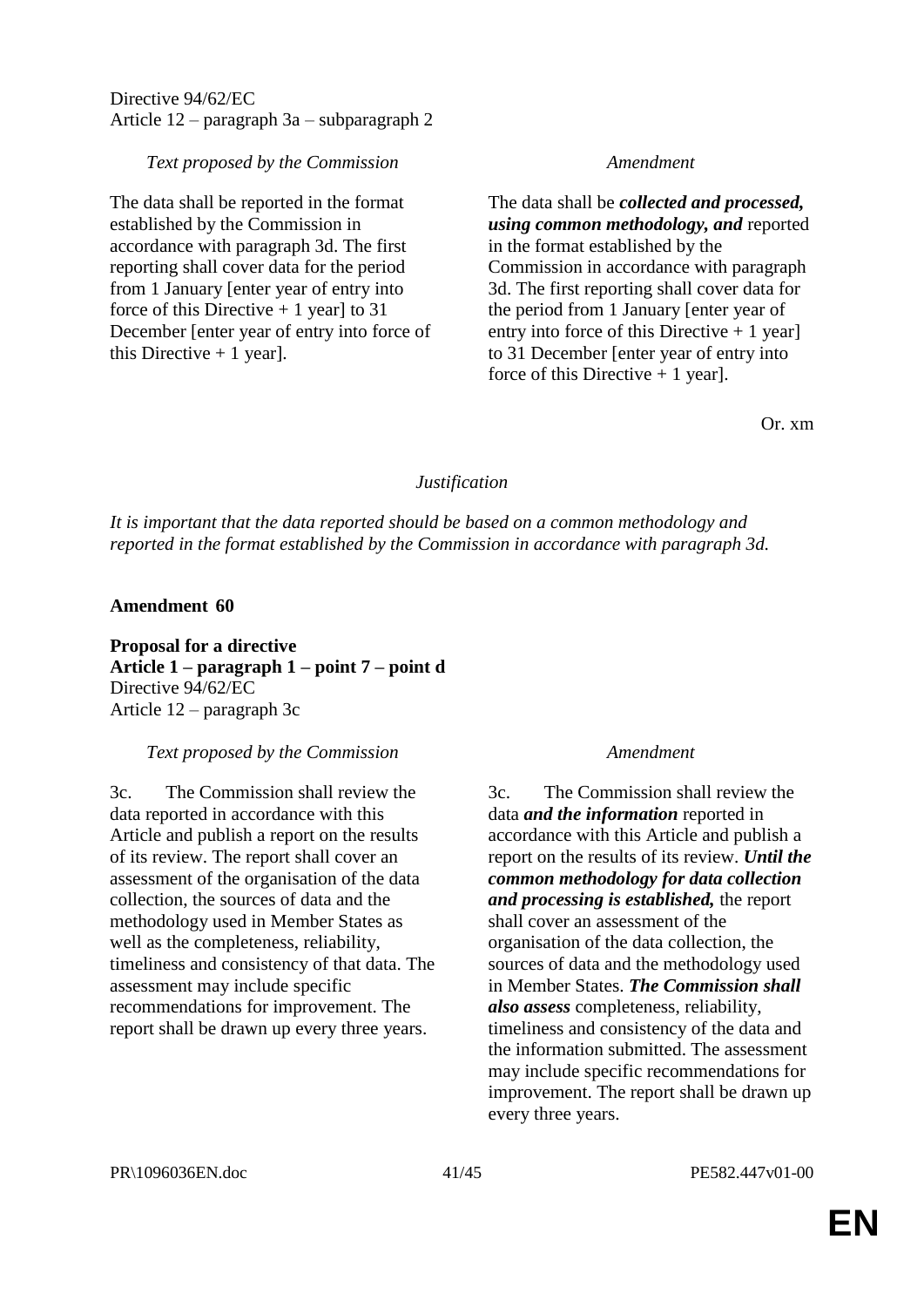**Proposal for a directive Article 1 – paragraph 1 – point 7 – point d** Directive 94/62/EC Article 12 – paragraph 3c a (new)

*Text proposed by the Commission Amendment*

*3ca. In the report, the Commission shall include information on the implementation of the Directive as a whole and evaluate its impact on the environment and human health. If appropriate, a proposal for the revision of this Directive shall accompany the report.*

Or. en

# *Justification*

*The impact of the Directive should be regularly assessed to ensure that the essential elements of the Directive are fit for purpose.*

# **Amendment 62**

**Proposal for a directive Article 1 – paragraph 1 – point 14**

*Text proposed by the Commission Amendment*

*(14) Annex IV is added to Directive 94/62/EC on packaging and packaging waste as set out in the Annex to this Directive.*

Or. xm

*Justification*

*deleted*

*Products and components which have not become waste must not count towards the attainment of targets for preparation for re-use and recycling, as the operations concerned are waste recovery operations. The re-use of products and components constitutes processing*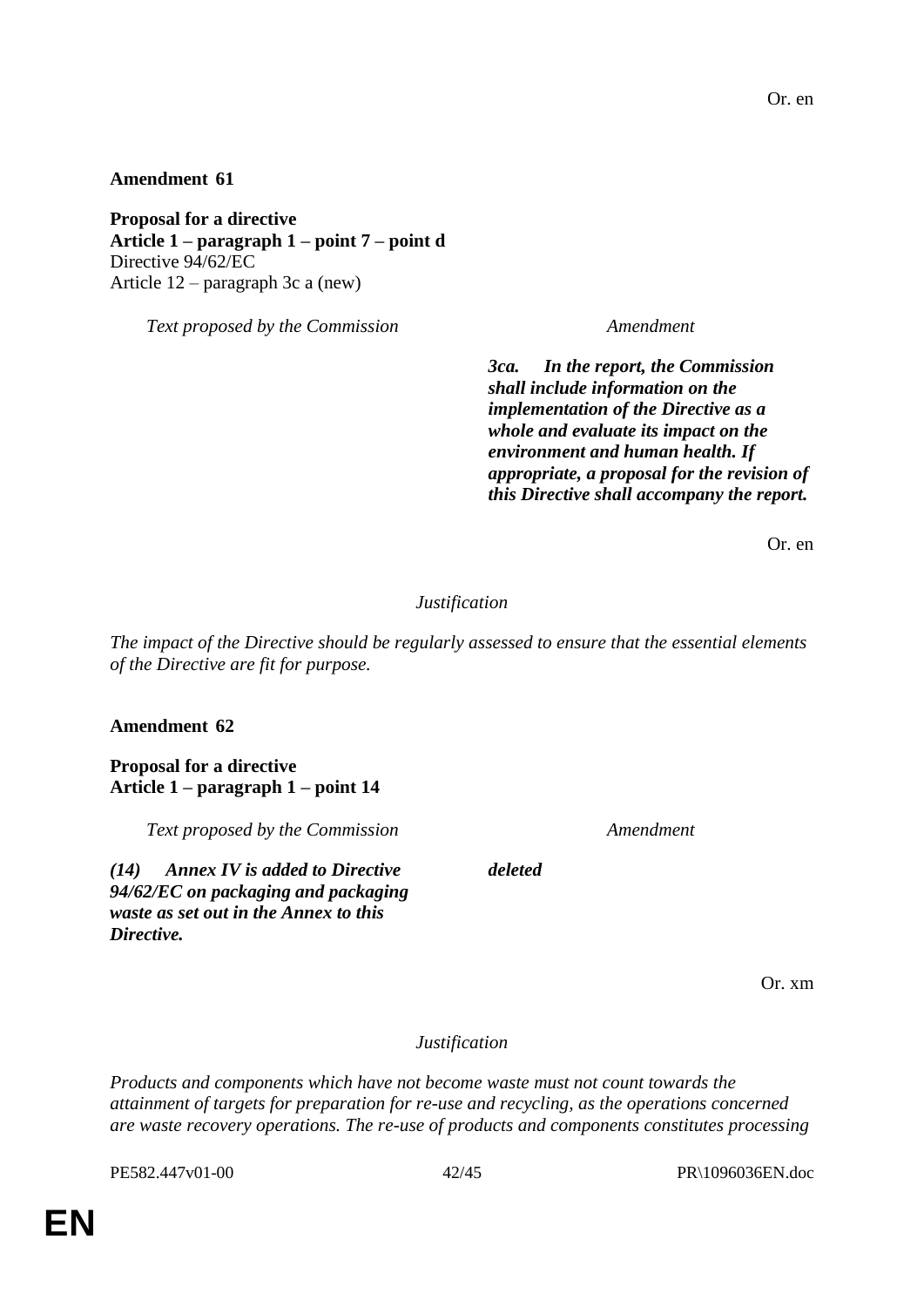*which prevents the generation of waste, so in accordance with the waste hierarchy it should be regarded as a prevention measure. Paragraph 11a(1) already defines the method of calculation of the rate of preparation for re-use and recycling.*

# **Amendment 63**

# **Proposal for a directive Annex – paragraph 2**

*Text proposed by the Commission Amendment*

*The following Annex IV is added: deleted*

*'ANNEX IV*

*Calculation method for preparing for reuse of products and components for the purpose of Article 6(1)(f) to (i)*

*In order to calculate the adjusted rate of recycling and preparation for re-use in accordance with Article 6(1)(f) to (i), Member States shall use the following formula:* 

*"E=" "(A+R)\*100" /"(P+R)"*

*E: adjusted recycling and re-use rate in a given year;*

*A: weight of packaging waste recycled or prepared for re-use in a given year;*

*R: weight of products and components prepared for re-use in a given year;*

*P: weight of packaging waste generated in a given year.'*

Or. xm

# *Justification*

*Products and components which have not become waste must not count towards the attainment of targets for preparation for re-use and recycling, as the operations concerned are waste recovery operations. The re-use of products and components constitutes processing which prevents the generation of waste, so in accordance with the waste hierarchy it should be regarded as a prevention measure. Paragraph 11a(1) already defines the method of calculation of the rate of preparation for re-use and recycling.*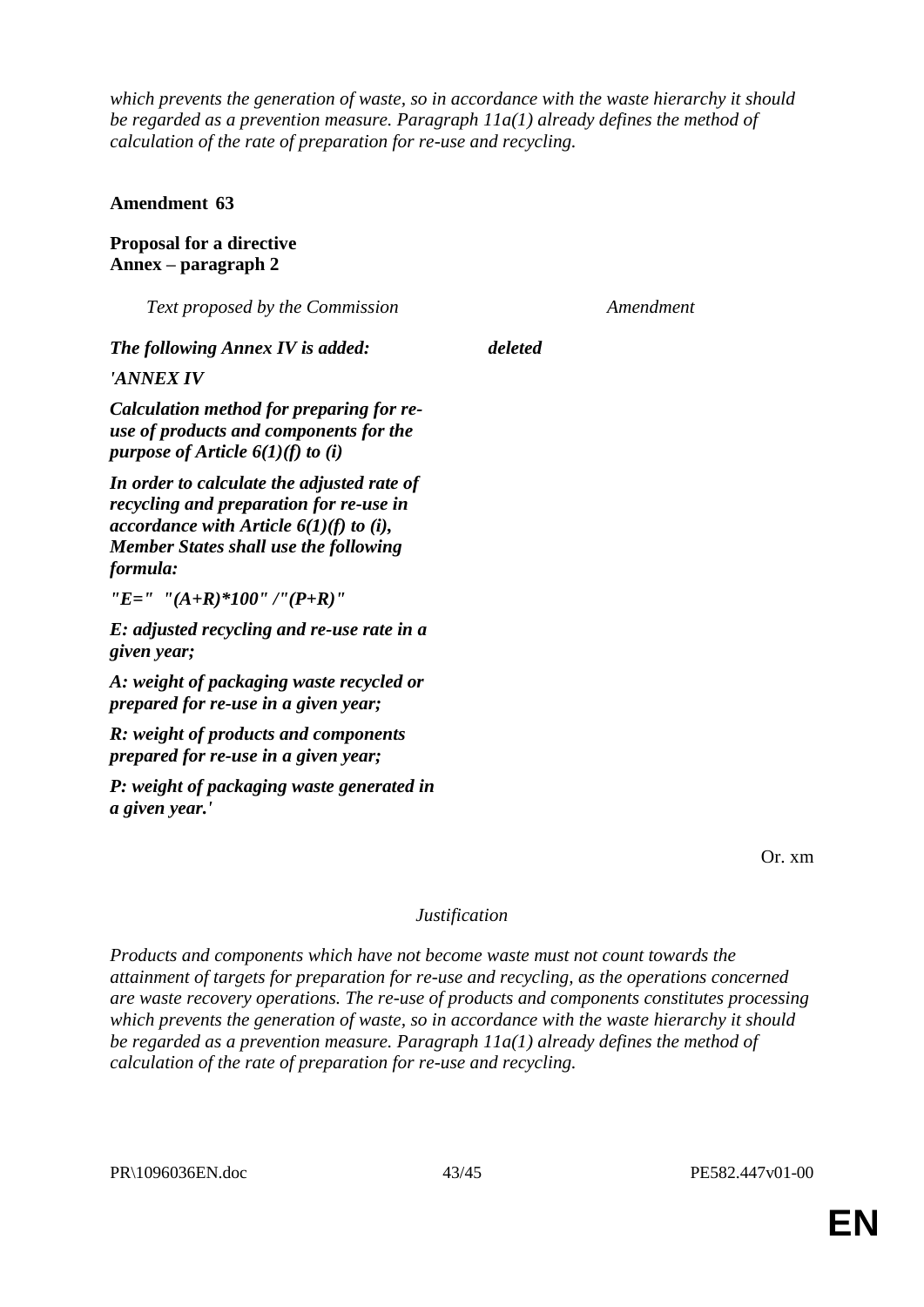# **EXPLANATORY STATEMENT**

# **Introduction**

The current linear development model, which may be summarised as 'take, produce, consume and dispose of', is beginning to show signs of reaching its limits. Our planet is warming, and the resources used, on which we depend, are becoming increasingly scarce. Unless structural measures are taken, demand for raw materials by the world economy could increase by more than 50% in the next 15 years. In order to reverse this trend, we must adopt a circular development model which keeps materials and their value in circulation within the economic system for as long as possible, by optimising the integrated waste cycle in order to put resources to efficient use. Re-use, recycling and recovery are becoming the key words around which a new paradigm needs to be built to promote sustainability, innovation and competitiveness, so that waste will cease to be a problem and become a resource.

The package should therefore be considered in a far wider context than that of a mere review of waste legislation. The rapporteur aims to encourage the Commission in its aim of preserving the environment, making the European economy more competitive and promoting sustainable reindustrialisation. Increasing the value of resources means intervening in all phases of the product life cycle: from extraction of raw materials to product design and from distribution, through consumption, to the end of life of products.

A clear and stable legislative framework is the first step in promoting the transition.

Such a systemic change calls for ambitious policies, backed by legislation capable of sending the right signals to investors. If European legislation fails to incorporate clear definitions and binding targets, it could harm progress towards the circular economy.

Taking the waste hierarchy as a basis, the rapporteur has made it her purpose to amend the Commission proposal mainly with regard to waste prevention and channelling waste back into the production process. In order to reduce the quantity of waste, it is necessary to launch upstream the innovation of production processes and business models basic to the circular economy.

The transformation of the Union into a green, low-carbon economy which uses resources efficiently is already one of the main objectives of the Seventh European Environmental Action Programme, and it is worth recalling that Europe has committed itself to attaining the UN's sustainable development targets.

# **Directive on packaging and packaging waste**

Eurostat estimates that in 2013 more than 79.368 million tonnes of packaging waste was generated in Europe, some 500 000 tonnes more than in 2012. The recycling rate was 65.3%, a slight increase on the figure for 2012, with only three Member States below 50%. In the next few years, it is anticipated that the quantities of packaging placed on the market will continue to increase.

Directive 94/62/EC has undergone a number of revisions. In 2010, as part of the